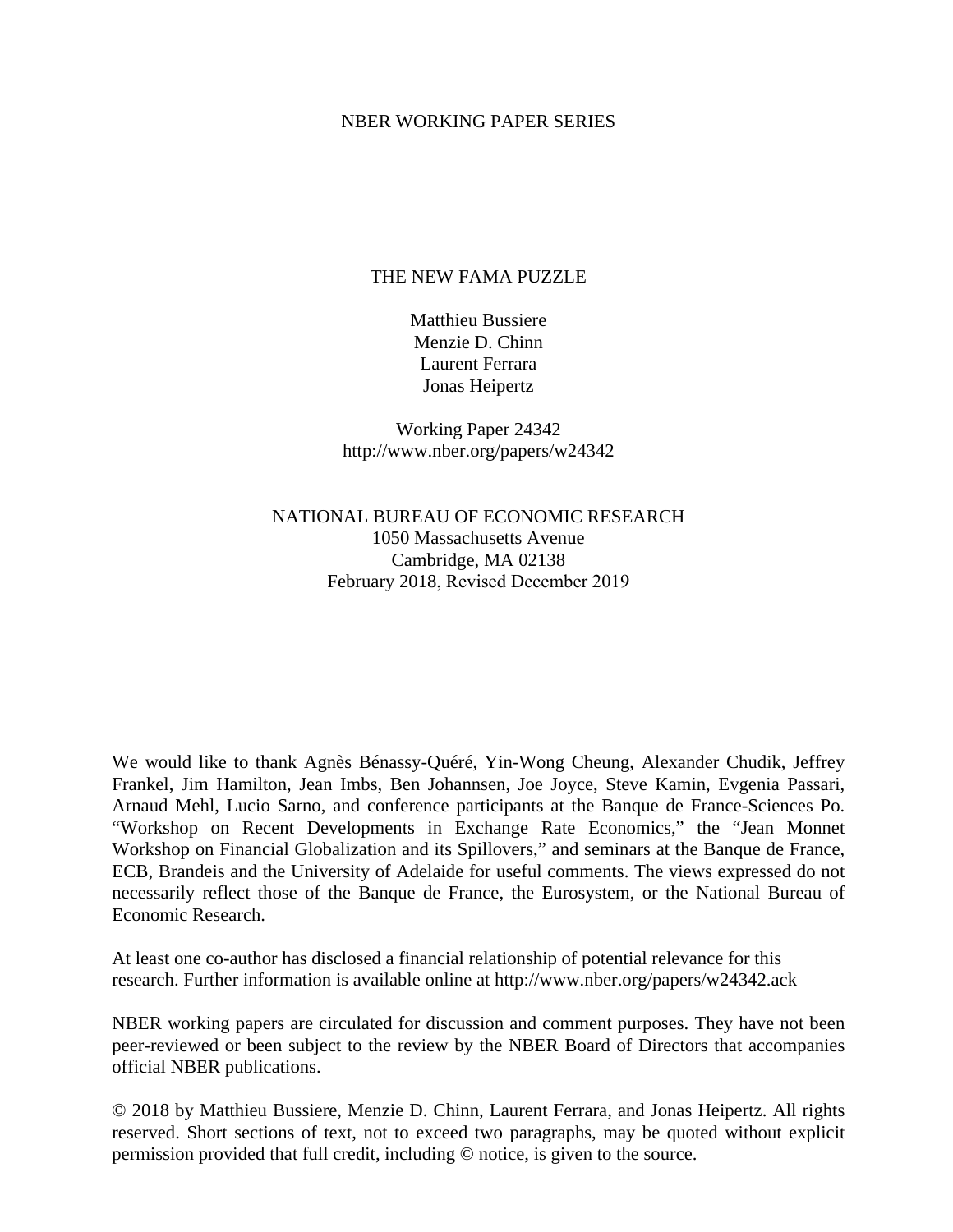The New Fama Puzzle Matthieu Bussiere, Menzie D. Chinn, Laurent Ferrara, and Jonas Heipertz NBER Working Paper No. 24342 February 2018, Revised December 2019 JEL No. F31,F41

## **ABSTRACT**

We re-examine the Fama (1984) puzzle – the finding that ex post depreciation and interest differentials are negatively correlated, contrary to what theory suggests – for eight advanced country exchange rates against the US dollar, over the period up to June 2019. The rejection of the joint hypothesis of uncovered interest parity (UIP) and rational expectations – sometimes called the unbiasedness hypothesis – still occurs, but with much less frequency. Strikingly, in contrast to earlier findings, the Fama regression coefficient is positive and large in the period after the global financial crisis. However, using survey based measures of exchange rate expectations, we find much greater evidence in favor of UIP. Hence, the main story for the switch in Fama coefficients in the wake of the global financial crisis is mostly – but not entirely – a change in how expectations errors and interest differentials co-move. The durability of this phenomenon depends on the persistence in patterns in expectations errors, and the variability of those errors as well as of interest differentials.

Matthieu Bussiere Banque de France 31 rue Croix des Petits Champs 75001 Paris France Matthieu.Bussiere@banque-france.fr

Menzie D. Chinn Department of Economics University of Wisconsin 1180 Observatory Drive Madison, WI 53706 and NBER mchinn@lafollette.wisc.edu Laurent Ferrara Banque de France International Macroeconomics Division 49-1374 Derie-Semsi 31 rue Croix des Petits Champs 75049 Paris Cedex 01 France laurent.FERRARA@banque-france.fr

Jonas Heipertz Paris School of Economics 48 Boulevard de Jourdan 75014 Paris France jonas.heipertz@gmail.com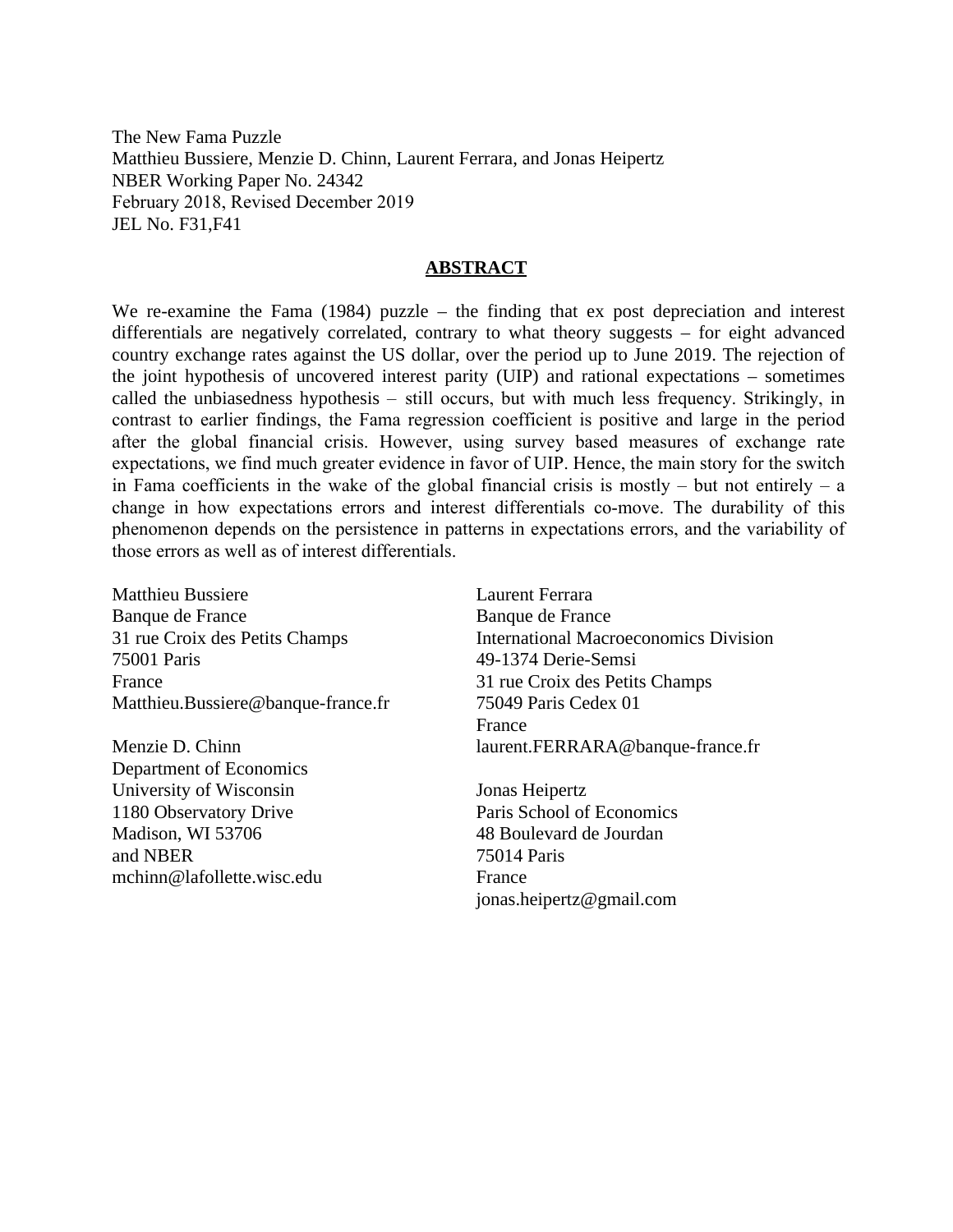### **1. Introduction**

l

Uncovered interest parity – the proposition that anticipated exchange rate changes should offset interest rate differentials – is one of the most central concepts in international finance. At the same time, empirical validation of this concept has proven elusive. In fact, the failure of the joint hypothesis of uncovered interest rate parity (UIP) and rational expectations – sometimes termed the unbiasedness hypothesis – is one of the most robust empirical regularities in the literature. The most commonplace explanations – such as the existence of an exchange risk premium, which drives a wedge between forward rates and expected future spot rates – have little empirical verification.<sup>[1](#page-2-0)</sup>

Several developments have prompted this revisit. First and foremost, the last decade includes a period in which short rates have effectively hit the zero interest rate bound. This point is clearly illustrated in [Figure 1](#page-23-0) where we plot one-year interest rates for a set of eight selected countries and the United States. This development affords us the opportunity to examine whether the Fama puzzle is a general phenomenon or one that is regime-dependent. Indeed, the jury is still out about the impact of the zero lower bound on the relationship between interest rate differentials and exchange rates, for example Fernald et al. (2017) find no clear evidence that the US dollar has become more sensitive since 2014. Second, we now have more indicators for risk aversion for extended periods of time. This potentially allows us to distinguish between competing explanations for the

<span id="page-2-0"></span> $1$  Engel (1996) surveys the failure of the portfolio balance models and consumption capital asset pricing models. See also Chinn (2006) and more recently Engel (2014).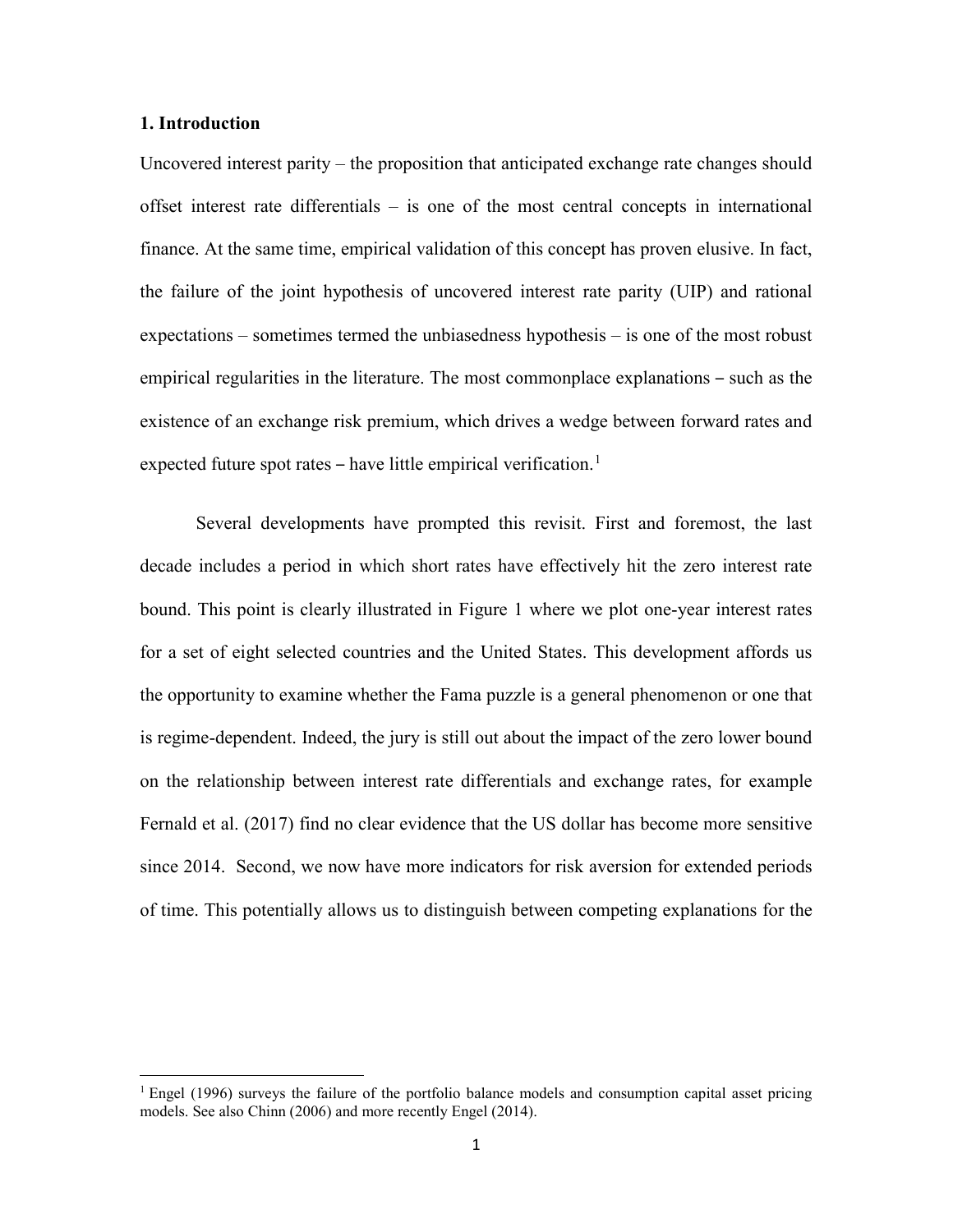failure of the unbiasedness hypothesis. Specifically, we can examine whether the inclusion of these risk proxies alters the Fama puzzle. $2$ 

To anticipate our results, we obtain the following findings. First, Fama's (1984) finding that interest rate differentials point in the wrong direction for subsequent ex-post changes in exchange rates is by and large replicated in regressions for the full sample, ranging from January 1999 to June 2018. However, the results change if the sample is truncated to apply to only the most recent decade, the period for which interest rates are essentially close to zero. For that period, interest differentials correctly signal the right direction of subsequent exchange rate changes, but with a magnitude that is altogether not reconcilable with the arbitrage interpretation of UIP. In other words, we obtain positive coefficients at exactly a time of high risk when it would seem less likely that UIP would hold.

We also find that the inclusion of a proxy variable for risk, namely the VIX, results in Fama regression coefficients that are overall similar to those obtained without accounting for risk aversion. This finding suggests that changes in the elevation of risk as measured by the VIX do not explain the Fama puzzle, at least not in a direct linear fashion.

The use of expectations data provides the following insights. First, interest differentials and anticipated exchange rate changes are overall positively correlated, consistent with the proposition that investors tend to equalize, at least partially, returns expressed in common currency terms. Second, in cases where the Fama coefficient

<span id="page-3-0"></span> $2$  The question of exchange rate developments in light of interest rate differentials is obviously important for policy makers in general (and central bankers in particular, see for instance Coeuré, 2017).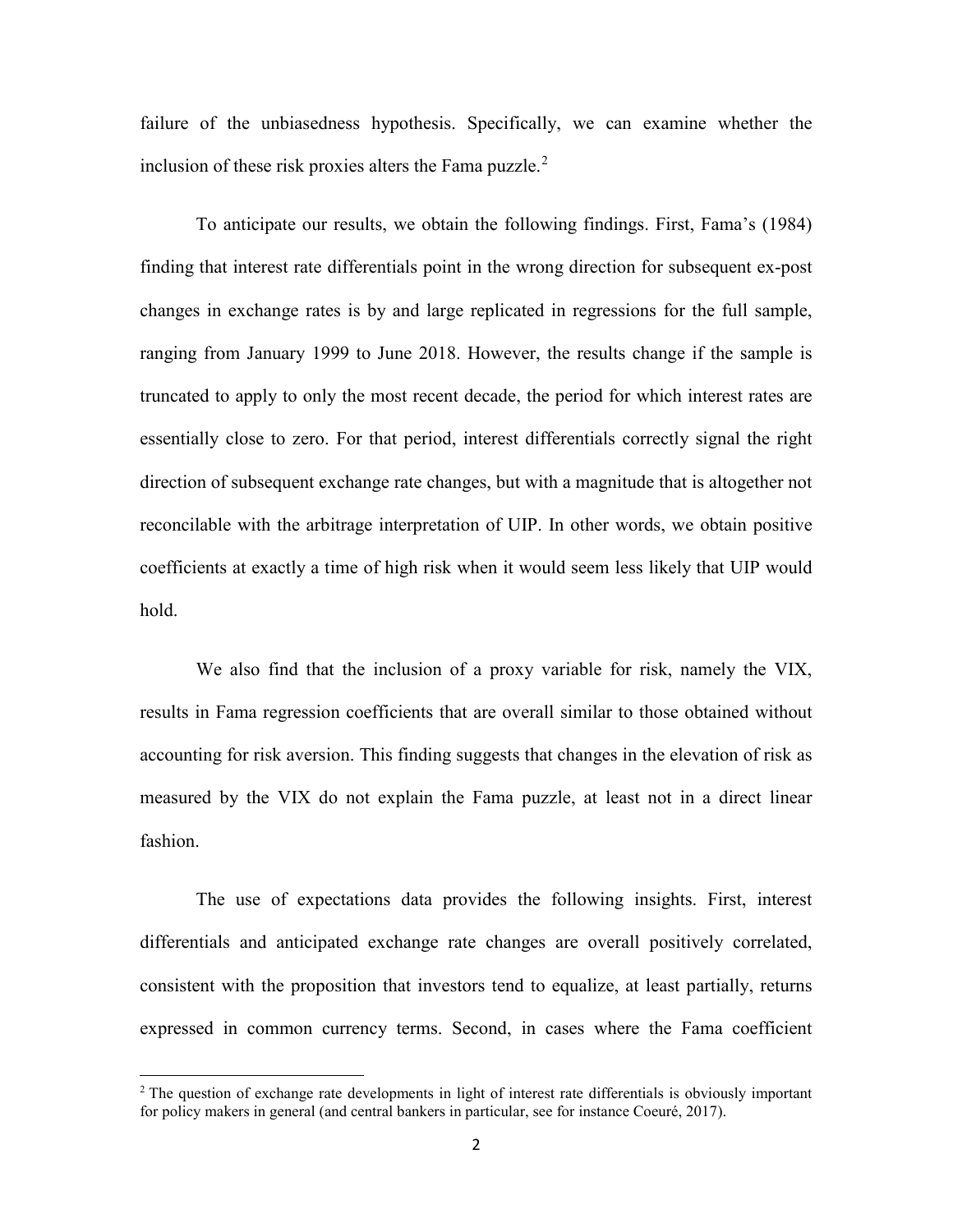switches sign from negative to positive from pre- to post-crisis, the result arises because the correlation of expectations errors and interest differentials changes substantially. Hence, exchange risk does not appear to be the primary reason why the Fama coefficient has been so large in recent years (although the altered behaviour of exchange risk does play a role).

In the next section we briefly lay out the theory underlying the UIP and Fama regressions, and review the existing literature. In Section 3, we examine the empirical results obtained from estimating the Fama regression. In Section 4 we explore the results dropping the rational expectations assumption. Section 5 presents a decomposition of the components driving the deviation of the Fama coefficient from the posited value of unity. Section 6 concludes.

### **2. Theory and Literature**

One of the building blocks of international finance, the concept of uncovered interest parity (UIP) is incorporated into almost all theoretical models. UIP is a no arbitrage profits condition:

(1) 
$$
E_t^M[s_{t+h} - s_t] = (i_{h,t} - i_{h,t}^*)
$$

where  $s_{t+h} - s_t$  is the depreciation of the reference currency with respect to the foreign currency from time t to time  $t + h$ ,  $i_{h,t}$  and  $i_{h,t}^*$  are the interest rates of horizon h at time t of the reference and the foreign country, respectively.  $E_t^M$  denotes the market's expectation based on time  $t$  information. To fix ideas and to anticipate on the empirical results, let  $i_{h,t}$  represent the US interest rate,  $i_{h,t}^*$  the foreign interest rate (that of the UK, euro area, Japan, etc), and  $s_t$  the number of US dollars per foreign currency unit, such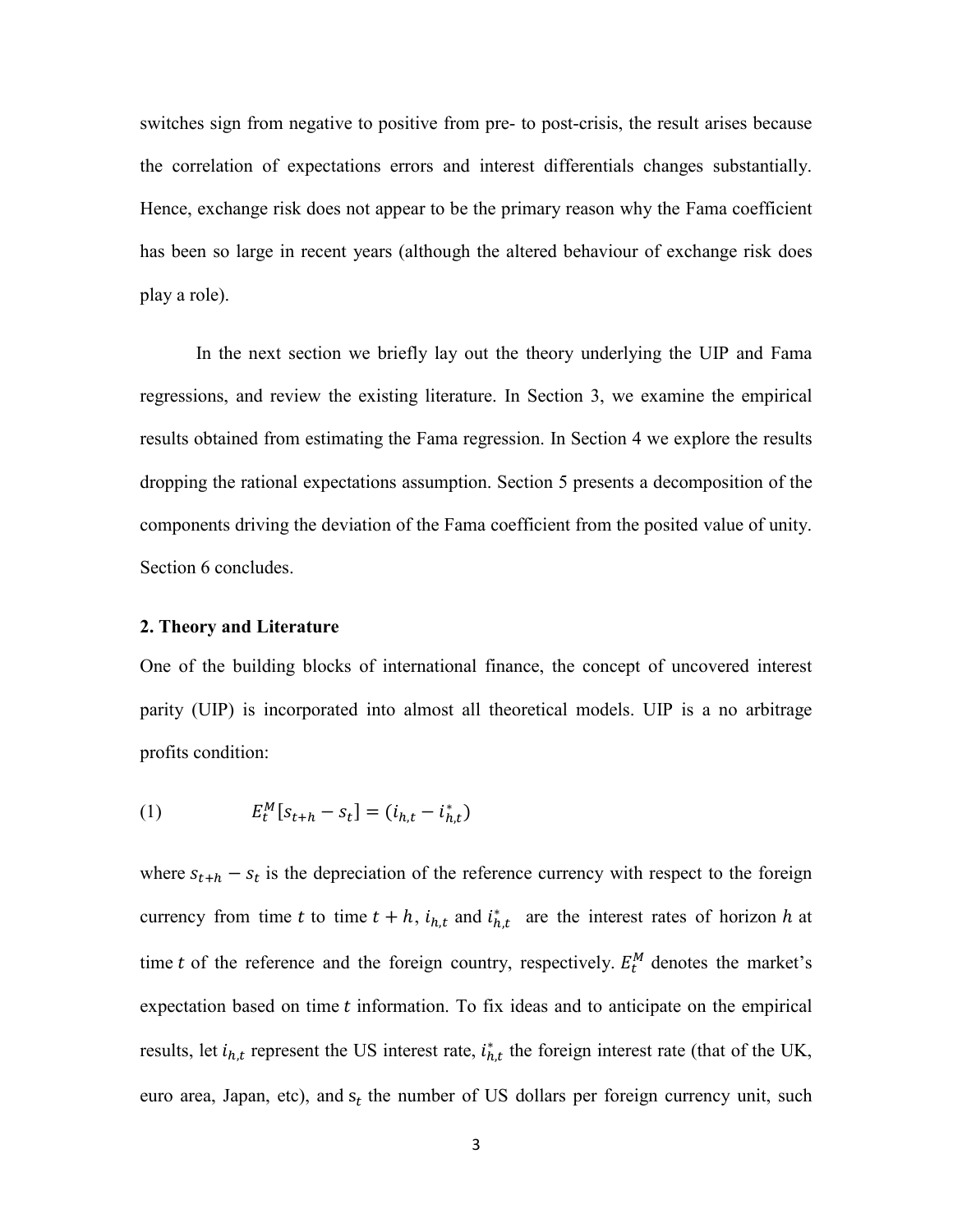that an increase in  $s_t$  is a depreciation of the dollar. If the US interest rate, for any maturity *h*, is above Japan's interest rate, i.e.  $i_t > i_t^*$ , then we should expect the dollar to depreciate at horizon *h*.

In other words, the market's expectation of returns is equalized in common currency terms, so that excess returns are not anticipated *ex ante*. In practice, the most common way in which testing the validity of UIP has been implemented is by way of the Fama regression (Fama, 1984): $3$ 

(2) 
$$
s_{t+h} - s_t = \alpha + \beta (i_{h,t} - i_{h,t}^*) + u_{t+h}
$$

The OLS regression coefficient  $\beta$  is given by the following expression:

(3) 
$$
\hat{\beta} = \frac{Cov(i_{h,t} - i_{h,t}^* s_{t+h} - s_t)}{Var(i_{h,t} - i_{h,t}^*)}
$$

 $\overline{a}$ 

Under the joint null hypothesis of uncovered interest parity and rational expectations,  $\beta = 1$ , and the regression residual is a true random error term, orthogonal to the interest differential. Note that the intercept  $\alpha$  may be non-zero while testing for UIP using equation (2). A non-zero  $\alpha$  may reflect a constant risk premium (hence, tests for β = 1 are tests for a time-varying risk premium, rather than risk neutrality per se) and/or approximation errors stemming from Jensen's Inequality and from the fact that expectation of a ratio (the exchange rate) is not equal to the ratio of the expectation.

<span id="page-5-0"></span> $3$  For ease of exposition, log approximations are used. In the empirical implementation, exact formulas are used. We have examined data at three month and one year horizons ( $h \in [3,12]$ ), using monthly data. This means the regression residuals are serially correlated under the null hypothesis of rational expectations and uncovered interest parity. We account for this issue by using robust standard errors. We report results for h=12, in order to conserve space; h=3 results are reported in the Appendix Tables 2-4.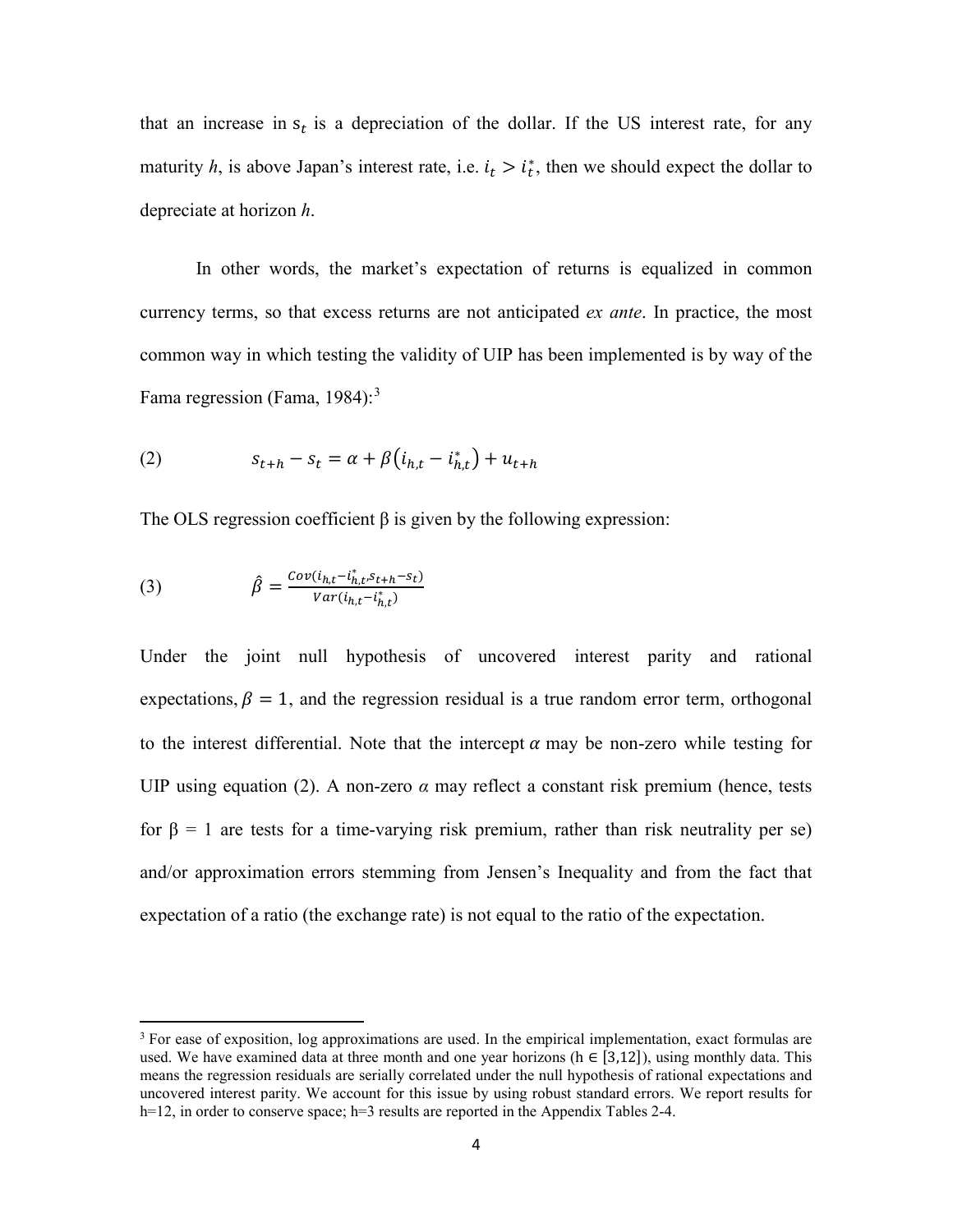In order to understand the surprising nature of the results for empirical tests of uncovered interest parity, it is helpful to clarify what is to be expected from a Fama regression by isolating the key assumptions necessary to go from equation (1) to regression equation (2). There are three key assumptions for obtaining (2) from (1), as laid out in the following equations:

(4) 
$$
f_{h,t} - s_t = (i_{h,t} - i_{h,t}^*) - \epsilon_{h,t}^{clip}
$$

$$
(5) \qquad f_{h,t} = E_t^M[s_{t+h}] + \epsilon_{h,t}^{rp}
$$

$$
(6) \qquad s_{t+h} = E_t^M[s_{t+h}] - \epsilon_{t+h}^J
$$

 $\overline{a}$ 

When  $\epsilon_{h,t}^{cup}$  is zero, then equation (4) indicates that there are no barriers to arbitrage using the forward rate  $f_{h,t}$ (of horizon h, at time t). In other words, covered interest parity holds, or equivalently, the covered interest differential is zero. This condition applies when capital controls are not relevant, and there are no regulatory or funding constraints. [4](#page-6-0) For currency pairs of advanced economies, and for offshore yields,<sup>[5](#page-6-1)</sup> covered interest parity has held up, up until the global financial crisis. Equation (5) indicates that the forward rate is equal to the market's expectation of the future spot rate up to an exchange risk premium term,  $\epsilon_{h,t}^{rp}$ . This is tautology, unless greater structure is imposed.<sup>[6](#page-6-2)</sup>

The combination of  $\epsilon_{h,t}^{cup} = \epsilon_{h,t}^{rp} = 0$  in Equations (4) and (5) yields uncovered interest rate parity. Only when combined with the assumption of rational expectations,

<span id="page-6-0"></span><sup>4</sup> See Dooley and Isard (1980) for discussion and Popper (1993) for a review of the pre-2008 experience, in which the covered interest differential is attributed to political risk.

<span id="page-6-1"></span><sup>&</sup>lt;sup>5</sup> Note that we use offshore yields rather than sovereign bond yields, thereby mitigating the convenience yield channel emphasized by Engel (2016).

<span id="page-6-2"></span> $6$  See Engel (1996) for a discussion of how the forward rate and the expected spot rate might deviate even under rational expectations and risk neutrality.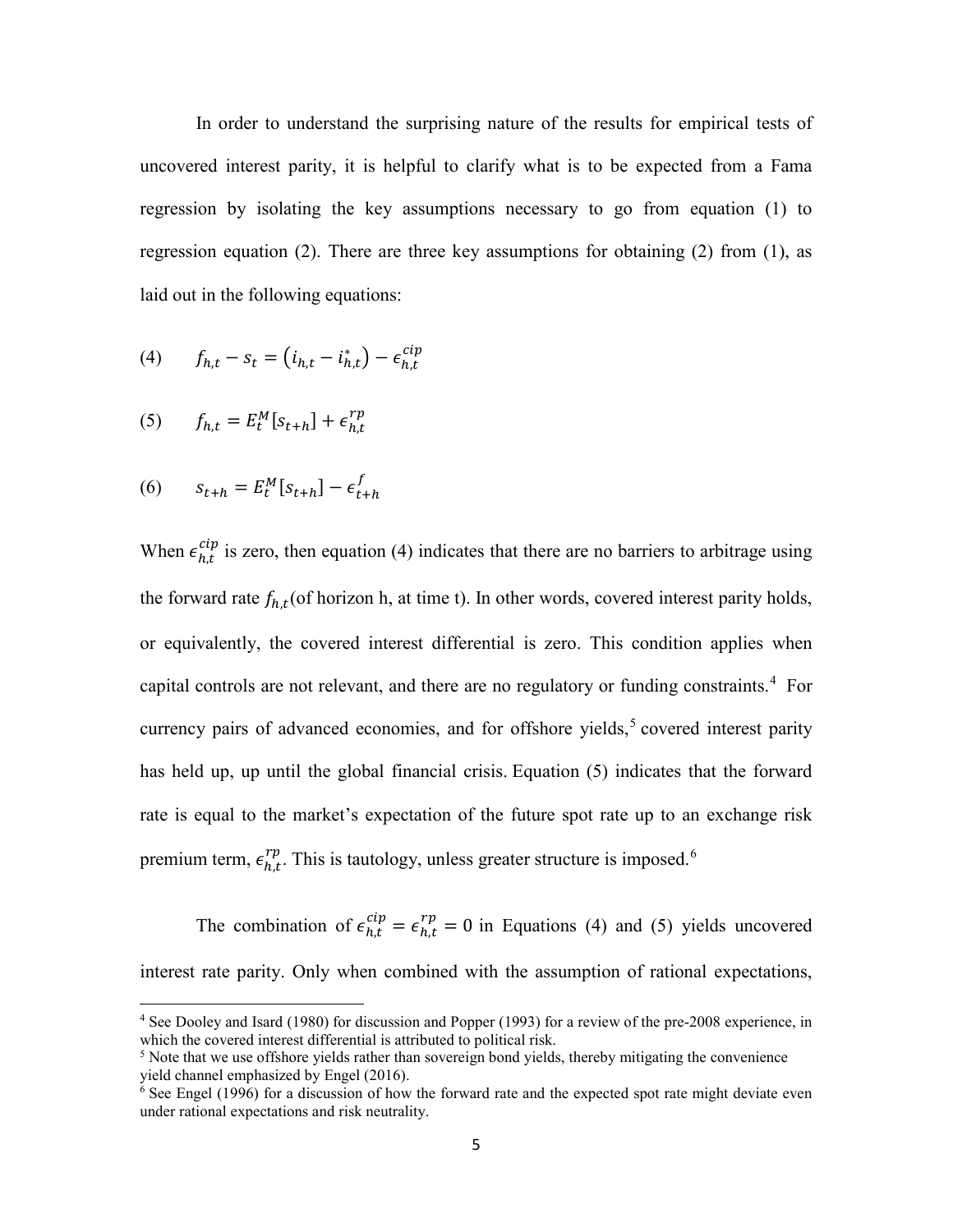namely  $E_t(e_{t+h}^f) = 0$  in equation (6)<sup>[7](#page-7-0)</sup>, does one obtain the regression equation (2), where the regression residual can be interpreted as the forecast error. In general, the  $\beta = 1$ hypothesis can be seen to rely upon several moment conditions:

(7) 
$$
plim(\hat{\beta}) = 1 - \frac{Cov(i_{h,t} - i_{h,t}^*, \epsilon_{h,t}^{clip})}{Var(i_{h,t} - i_{h,t}^*)} - \frac{Cov(i_{h,t} - i_{h,t}^*, \epsilon_{h,t}^{rp})}{Var(i_{h,t} - i_{h,t}^*)} - \frac{Cov(i_{h,t} - i_{h,t}^*, \epsilon_{t+h}^{fn})}{Var(i_{h,t} - i_{h,t}^*)}
$$

When the covered interest differential is zero, the first covariance term is zero. This has been the conventional approach; however, recent work has documented the fact that covered interest differentials have increased in recent years (Borio et al., 2016; Du et al., 2018), and so we do not impose this assumption in our analysis. In the absence of covered interest differentials, as long as there is a time varying risk premium or biased expectations, then  $plim(\hat{\beta})$  will deviate from unity.

The literature testing variants of the uncovered interest rate parity hypothesis is vast and varied. Most of the studies fall into the category employing the rational expectations hypothesis; in our lexicon, that means they are tests of the unbiasedness hypothesis. Estimates of equation (6) using horizons for up to one year typically reject the unbiasedness restriction on the slope parameter. For instance, the survey by Froot and Thaler (1990), finds an average estimate for  $\beta$  of -0.[8](#page-7-1)8.<sup>8</sup> Bansal and Dahlquist (2000) provide more mixed results, when examining a broader set of advanced and emerging market currencies. They also note that the failure of unbiasedness appears to depend upon

 $\overline{\phantom{a}}$ 

<span id="page-7-0"></span><sup>&</sup>lt;sup>7</sup> Note that the definition of the expectation or forecast error is the negative of the convention, i.e., actual minus forecast.

<span id="page-7-1"></span><sup>8</sup> Similar results are cited in surveys by MacDonald and Taylor (1992) and Isard (1995). Meese and Rogoff (1983) show that the forward rate is outpredicted by a random walk, which is consistent with the failure of the unbiasedness hypothesis.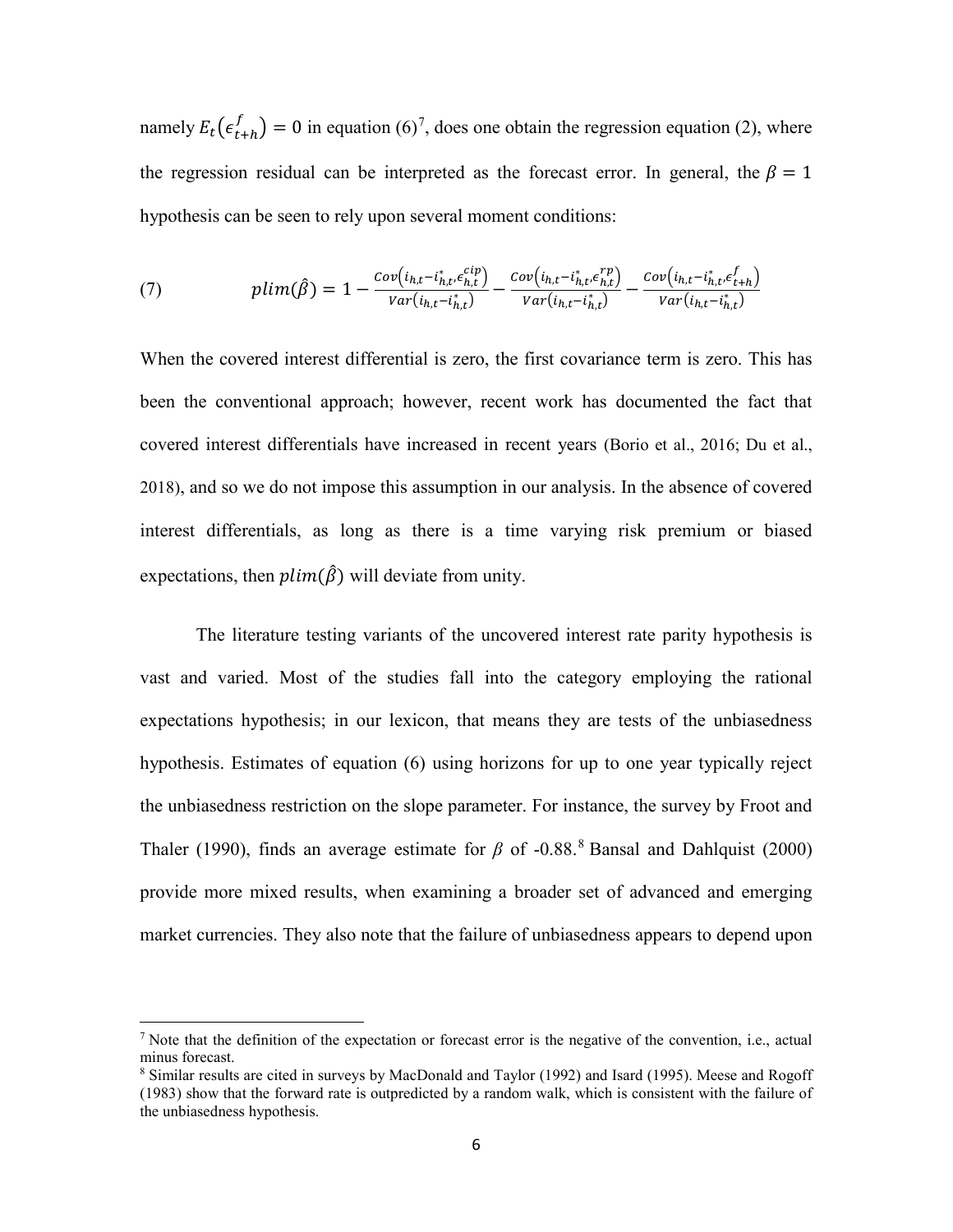whether the US interest rate is above or below the foreign interest rate.<sup>[9](#page-8-0) [10](#page-8-1)</sup> Frankel and Poonawala (2010) document that for emerging markets more generally, the unbiasedness hypothesis coefficient is typically more positive.<sup>[11](#page-8-2)</sup>

The poor performance of the interest differential as a predictor shows up in other ways. At short horizons, the interest differential is outperformed by a random walk model of the exchange rate (Cheung et al., 2005; Cheung et al., 2019). However, at longer horizons, the interest differential does much better than a random walk, mirroring the fewer rejections of the unbiasedness hypothesis at longer horizons documented by Chinn and Meredith (2004).

There is an alternative approach that involves using survey-based data to measure exchange rate expectations. In this case, the error term in equation (6),  $\epsilon_{t+h}^{f}$ , need not be a true innovation. It could have a non-zero mean, be serially correlated, and perhaps correlated with the interest differential. Froot and Frankel (1989) were early expositors of this approach. In a related vein, Chinn and Frankel (1994) document that it was more difficult to reject UIP for a broad set of currencies when using survey based forecasts. Similar results were obtained by Chinn and Frankel (2019), when extending the data up to 2009, increasing the sample to about 32 years. This pattern of findings suggests that the assumption of rational expectations is not innocuous, and that the examination of the

<span id="page-8-0"></span><sup>9</sup> Flood and Rose (1996, 2002) note that including currency crises and devaluations, one finds more evidence for the unbiasedness hypothesis.

<span id="page-8-1"></span> $10$  See Hassan and Mano (2017) for a different perspective on how the Fama puzzle relates to the carry trade.

<span id="page-8-2"></span> $11$  Chinn and Meredith (2004) tested the UIP hypothesis at five year and ten year horizons for the Group of Seven (G7) countries, and found greater support for the UIP hypothesis holding at these long horizons than at shorter horizons of three to twelve months. The estimated coefficient on the interest rate differentials were positive and were closer to the value of unity than to zero in general.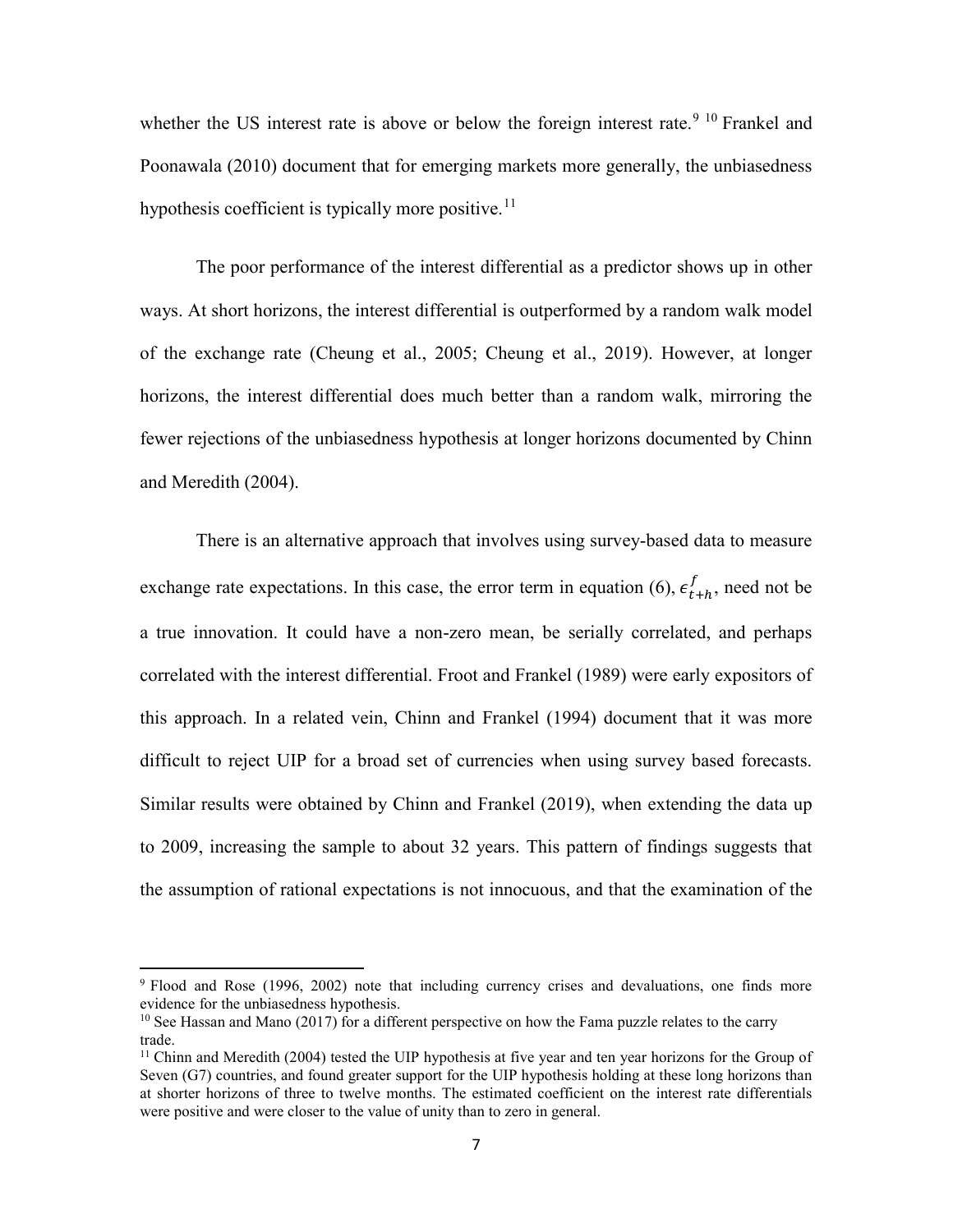UIP condition both assuming and dispensing with the rational expectation assumption is warranted.

One approach we will not investigate is the bias arising from improper restrictions in the estimation methodology, such as coefficient restrictions when there is substantial persistence (Moore, 1994; Zivot, 2000), unbalanced regressions (Maynard and Phillips, 2001), nonlinearity due to thresholds (Baillie and Kilic, 2006), and issues of cointegration (Chinn and Meredith, 2005).

### **3. Fama Regressions**

l

We collected monthly data for the interest rates and currencies of eight economies -- Canada, Switzerland, Japan, Denmark, Norway, Sweden, UK and the euro area – over the Jan. 1999 – June 2019 period. We examined offshore interest rates of twelve month maturities; the use of offshore interest rates has historically obviated the need to account for the impact of capital controls.<sup>[12](#page-9-0)</sup>

[Figure 2](#page-23-1) depicts twelve month maturity yield differentials, while [Figure 3](#page-24-0) shows twelve month depreciations, all over the 1999-2019 period. One of the contrasts clearly highlighted by the two figures is that while yield differentials have shrunk toward zero in the wake of the global financial crisis – at least until about 2015 --, exchange rate depreciations have not exhibited a comparable compression.

<span id="page-9-0"></span> $12$  To begin with, we adopt the standard assumption of no default risk. In general, this is believed to hold. During the height of the global financial crisis, counterparty risk was perceived as high (along with liquidity issues), so that covered interest parity did not hold (Coffey et al., 2009; Baba and Packer, 2009).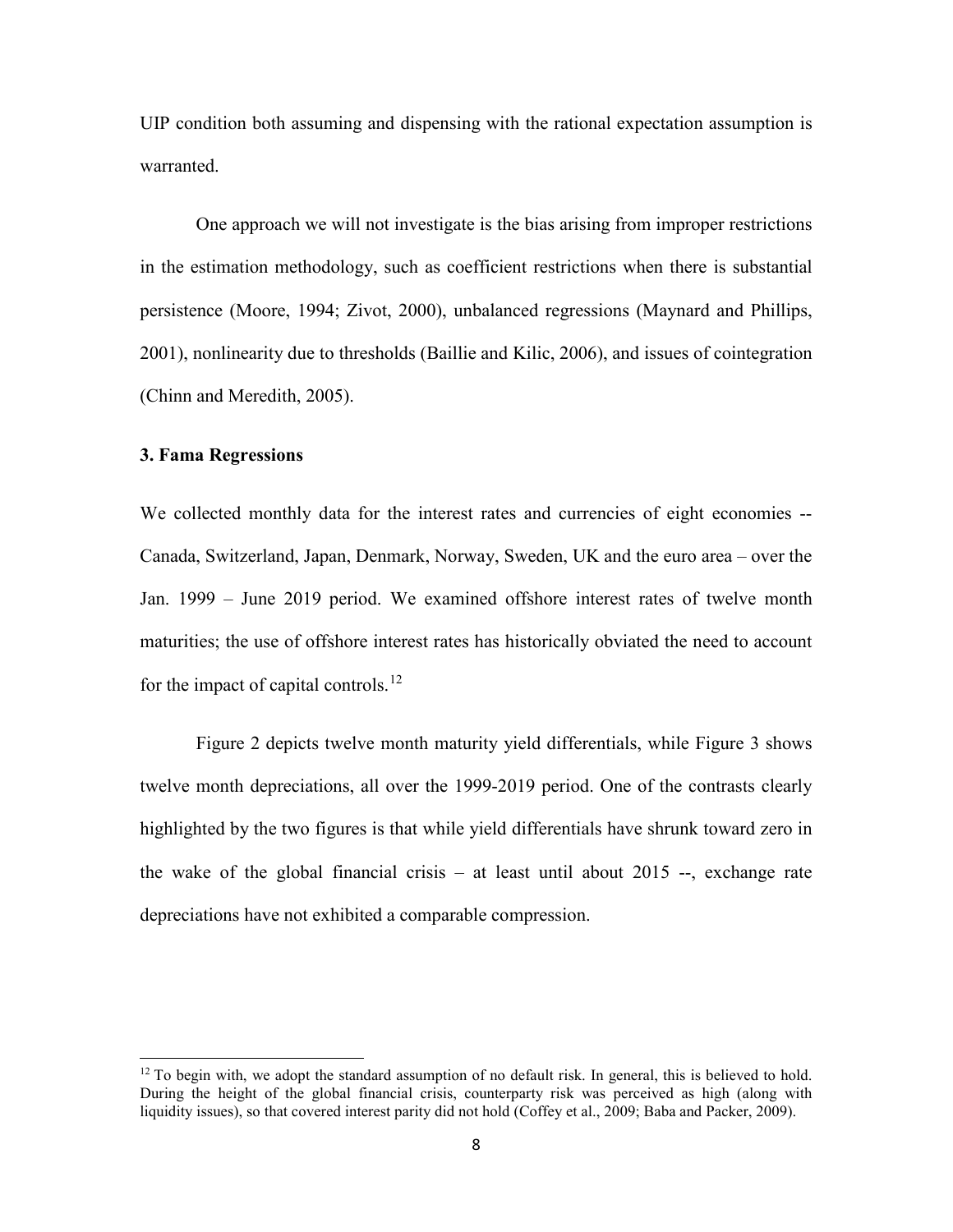Table 1 reports in Panel A the results from equation (2) at the twelve month horizon, for the full sample.<sup>[13](#page-10-0)</sup> The results are largely in accord with previous findings. In general, the slope coefficients on the interest differential (i.e., the "Fama coefficient") are negative, although the coefficients are not statistically different from zero in most cases. Given that under the maintained hypothesis the coefficient should be unity, we also test if the coefficients are different from unity. It turns out that only the Swiss Franc differs significantly from one. Even when the coefficients are not significantly different from unity, it is important to recall that the proportion of variation explained is very small.

The Fama regression represents a non-structural relationship. There is little reason to believe the same results will hold over time, in the face of changes in the ways policies are implemented. For instance, as policy regimes change, the expectation formation process will change too. Changes in the general economic environment will also have an impact. The global financial crisis provides an obvious break-point to examine. We carried out various statistical tests to precisely identify the break date. All the eight currencies involved in our analysis exhibit a significant break over the sample, but there is no common date that immediately comes out of the analysis. However, all the currencies show a significant break around the years 2007-08, according to a Chow test. In this respect we decide to choose August 2007 (which corresponds to August 2006 for the one year interest rates) as a common break date, keeping in mind that the summer 2007 can be considered as the beginning of the Global Financial Crisis, with the turmoil on the US housing market. Indeed, on August 9, 2007, BNP Paribas announced that it was closing three hedge funds that specialised in US mortgage debt. This event is often

<span id="page-10-0"></span><sup>&</sup>lt;sup>13</sup> Since we are examining one year horizons, the interest rate sample is truncated at 2018M06.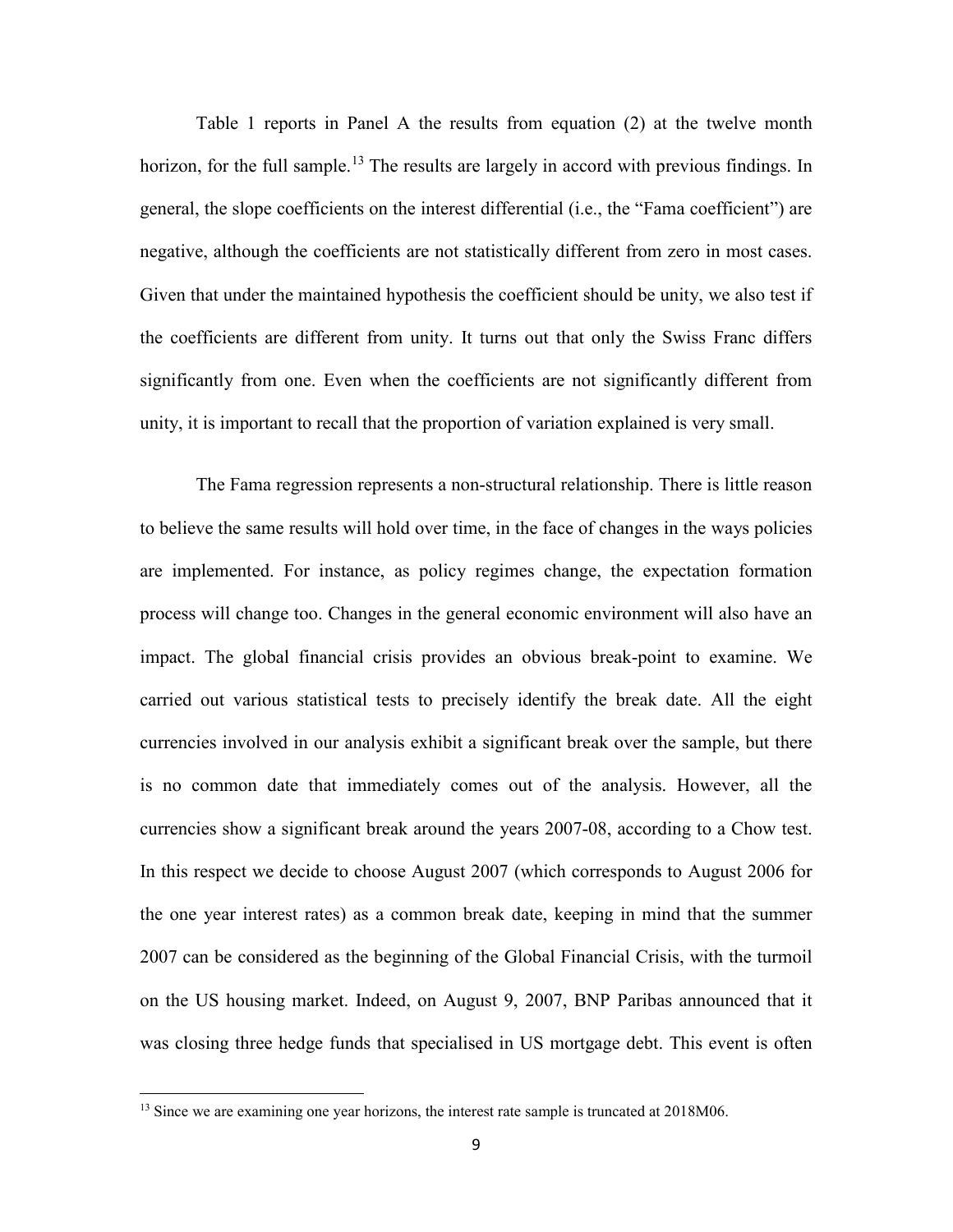considered as one of the first tangible signals of the financial crisis as it was followed by a freeze on the interbank lending market. According to the NBER Dating Committee, the US economic recession started three months later in December 2007. Thus separating the sample into pre- and post-crisis periods with ex post exchange rate depreciations ending August 2007 as break point (interest rates ending at August 2006), we obtain the results presented in Panel B and Panel C of Table 1. In the pre-crisis period, the coefficients are uniformly negative, significantly different from unity.

The most remarkable finding we obtain is that during the post-crisis period (after 2006M09 for interest rates), exchange rate depreciations are strongly, and positively, related to the interest differentials. The estimated coefficients range from 0.8 to 8.3. The null hypothesis of unity is rejected for half of the coefficients.<sup>[14](#page-11-0)</sup> To our knowledge, the only other study documenting something similar to our findings is Baillie and Cho (2014). However, their analysis only extends up to 2012, and -- unlike the results we obtain -- their estimates are not unambiguously positive at the end of their sample.

To highlight the change in how the relationship between interest differentials and *ex post* depreciations change over time, we focus on the British pound, in Figure 4. The stabilization of the interest differential, compared to pound depreciations, is now obvious. One way to illustrate the contrast pre- and post-crisis, not evident in

[Figure](#page-24-1) 4, is to show a scatterplot of depreciation against the yield differential. Figure 5 depicts the data for the two periods. In the pre-crisis period, the slope is negative (as in the conventional wisdom), while in the post-crisis period, it is clearly positive. Another

<span id="page-11-0"></span> $14$  In a previous version of this paper with interest rate samples ending at February 2015, only one coefficient (for the Danish krone) rejected the unit null.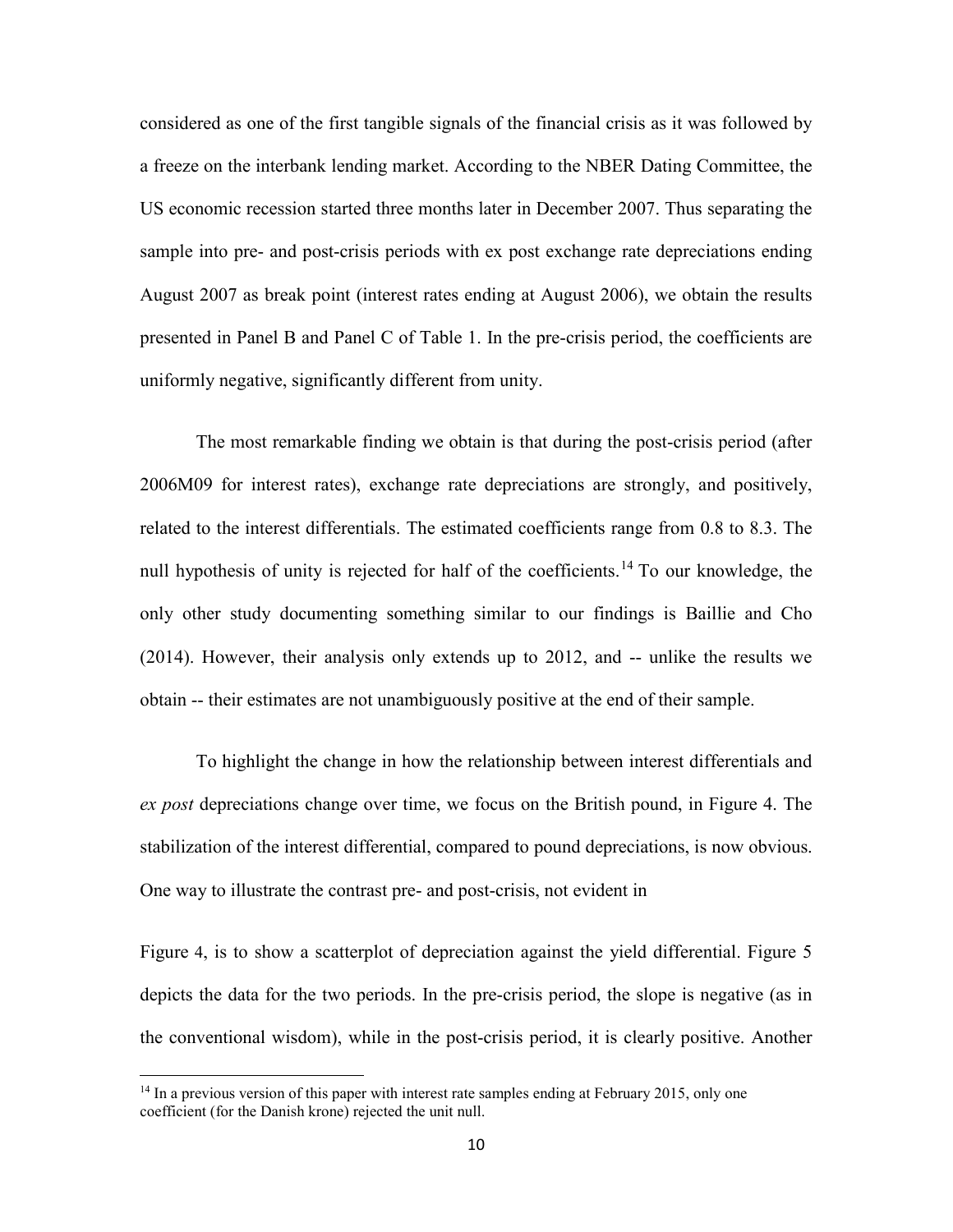way to illustrate this finding is to show the evolution of the beta coefficients from rolling Fama regressions. Figure 6 shows beta coefficients obtained from regressing the US dollar depreciation over twelve months on interest differentials for centred rolling windows of three years. Results confirm the switch of signs of coefficients from negative to positive in the post-crisis period. More importantly, most of beta coefficients stay positive in the aftermath of the global financial crisis (with the exception of the Japanese yen and the Norwegian krone.), therefore suggesting that a persistent change in correlations has occurred. Remarkably, this stylized fact holds for various base currencies (see Appendix Table 1).

These results confront the researcher with at least two questions. The first is the longstanding puzzle of why the bias exists; the second is why the correlation changed so much after the crisis.

With respect to the first question, one approach is to allow for an exchange risk premium, i.e., drop the assumption of  $\epsilon_t^{rp} = 0$  (but retain the assumption of  $\epsilon_t^{cup} = 0$ ). Doing so means that the error  $u_{t+h}$  in  $s_{t+h} - s_t = \alpha + \beta(i_{h,t} - i_{h,t}) + u_{t+h}$  includes a term that is potentially correlated with the interest differential. A potential solution is to include as an additional regressor some variable that proxies for an exchange risk premium,  $\epsilon_t^{rp}$ . This suggests the following regression equation:<sup>[15](#page-12-0)</sup>

(8) 
$$
s_{t+h} - s_t = \alpha + \beta (i_{h,t} - i_{h,t}^*) + \gamma Z_t + u_{t+h},
$$

<span id="page-12-0"></span><sup>&</sup>lt;sup>15</sup> If the exchange risk premium is a mean zero random error term, there is no need to include a proxy variable. If, however, there is a central bank reaction function that essentially makes the error term correlated with the interest differential (as in a Taylor rule), then the estimates obtained from a simple Fama regression will be biased. Variants of this approach include McCallum (1994), in which the central bank responds to exchange rate depreciation, and Chinn and Meredith (2004), in which exchange rate depreciation feeds into output and inflation gaps that determine central bank policy rates. See also Mark and Wu (1998) and Engel (2014).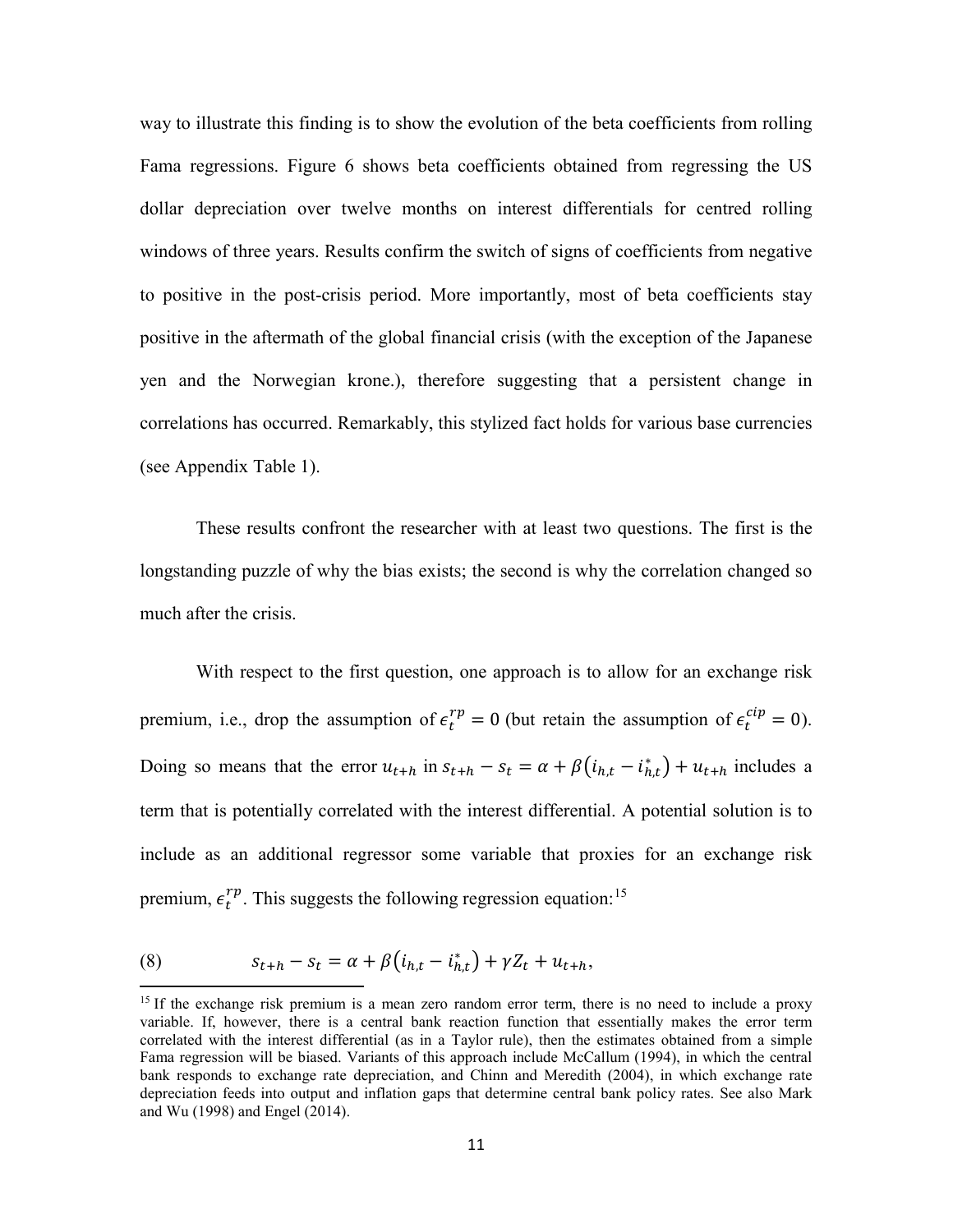where  $Z$  is a proxy variable.

We evaluate the results using the VIX as a proxy measure  $16$ . The VIX is a commonly used measure of (inverse) risk appetite, and has been shown to have substantial explanatory power for exchange rates (Hossfeld and MacDonald, 2015, Ismailov and Rossi, 2018) and for excess returns (Brunnermeier et al., 2008, Habib and Stracca, 2012, or Husted *et al.*, forthcoming).<sup>[17](#page-13-1)</sup>

The results of the VIX augmented Fama regressions are reported in Table 2 and are notable in the following sense. The inclusion of the VIX does not alter the basic pattern of results for the Fama coefficient estimates found in Panel A of Table 1. However, the estimate of the VIX coefficient is typically negative, though only significant half of the time. This means that when the VIX rises, the dollar appreciates relative to the foreign currency, even after controlling for the interest rate differential. Only in the case of the Japanese yen and the Swiss franc, well known safe haven currencies, does the reverse occur.<sup>[18](#page-13-2)</sup>

# **4. Testing UIP with Survey Data**

l

Another way of testing whether arbitragers equalize expected returns is by dropping the assumption of mean zero expectations error, namely  $E_t(e_{t+1}^f) = 0$  in equation (6). It might be that agents are truly irrational, they use bounded rationality, or

<span id="page-13-0"></span><sup>&</sup>lt;sup>16</sup> Note that we also evaluate inflation differentials (and industrial production growth differentials) as proxies for a premium, in this case a liquidity premium, in line with Engel et al.'s (2019) model of forward rate bias (and high interest-high value currencies). However, we do not obtain empirical evidence for the usefulness of those variables in explaining the Fama puzzle.

<span id="page-13-1"></span> $17$  See Berg and Mark (2018) for discussion of uncertainty and the risk premium.

<span id="page-13-2"></span><sup>&</sup>lt;sup>18</sup> The results are sensitive to the sample period selected. In other results, we have detected a sensitivity of the Fama coefficient to different levels of the VIX, using threshold regression. Hence, while augmenting the Fama regression with the VIX does not alter the estimates of the Fama coefficient, this result does not speak to whether the VIX enters in some nonlinear fashion.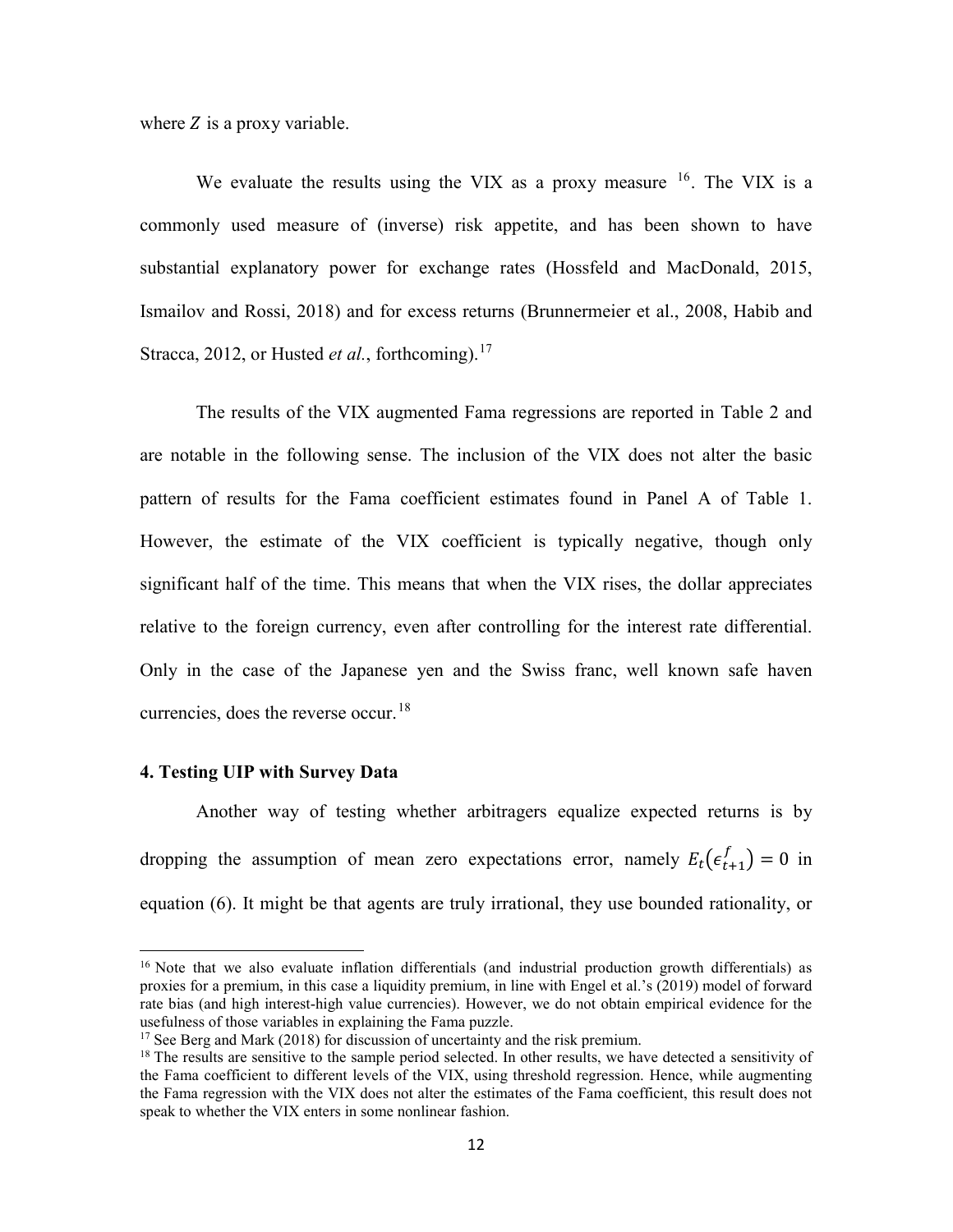have not completely learned the model governing the economy (or, as in Mark and Wu, 1998, some agents are noise traders).

This means we replace equation (6) with:

$$
(9) \qquad \hat{s}_{t+h}^M = E_t^M[s_{t+h}] - \epsilon_{t+h}^{Mf}
$$

 $\overline{\phantom{a}}$ 

The *observed* survey based measure of the future spot rate,  $\hat{s}_{t+1}^M$ , equals the market's expectation, up to a mean zero random error.<sup>[19](#page-14-0)</sup> There is no assumption, then, that the *exante* measure will be an unbiased measure of the *ex post* measure.

This substitution leads to the following regression equation (where we have not suppressed the exchange risk premium):

(10) 
$$
\hat{s}_{t+h}^M - s_t = \alpha + \beta (i_{h,t} - i_{h,t}^*) + u_{t+h}
$$

In this case, the regression error impounds the forecast error; there is no guarantee that this forecast error is mean zero, and uncorrelated with the interest differential -- or for that matter, the risk proxy.

We use as measures of expectations survey data sourced from Consensus Forecasts from 2003M01 to 2018M06. Notice that survey data availability necessitates a change in the sample period.<sup>[20](#page-14-1)</sup>

The results of the regressions are reported in Table 3. One of the defining features of the results is (1) the point estimates are almost uniformly positive (except for the

<span id="page-14-0"></span><sup>&</sup>lt;sup>19</sup> In other words, we are assuming Classical measurement error, in line with most other analyses. Constant bias would be impounded in the constant. Time varying bias would be much more problematic.

<span id="page-14-1"></span> $^{20}$  An additional complication is that the interest rates and exchange rates do not align precisely in this data set. Interest rates are sampled at end-of-month, while exchange rates forecasts are sampled usually at the second Monday of the month by Consensus Forecasts.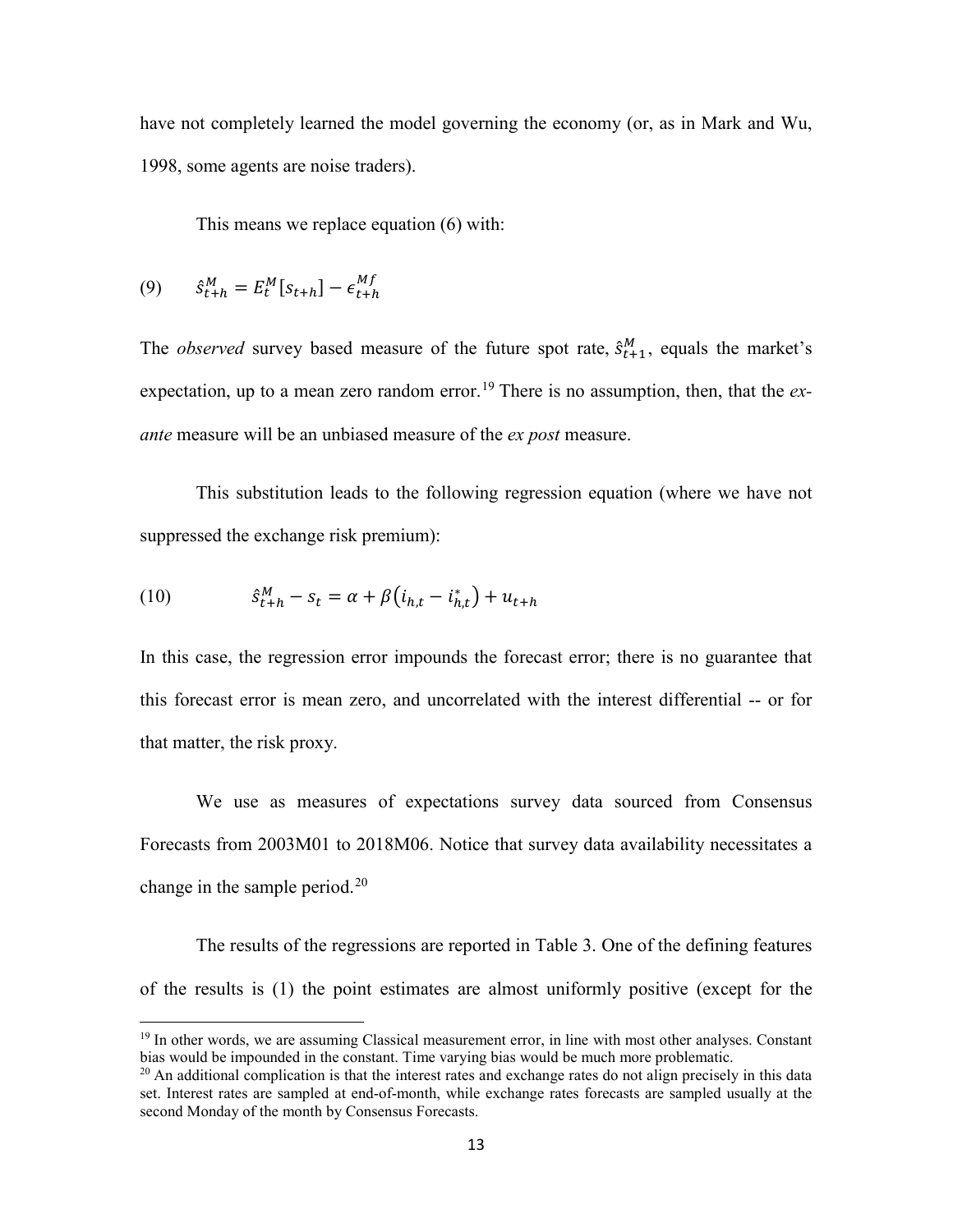Canadian dollar), and (2) coefficients for the Swiss franc and Japanese yen are significantly greater than one, confirming that those currencies are considered as safe havens by practitioners. These results are consistent with those obtained in previous studies using survey data, including Chinn and Frankel (1993) and Chinn and Frankel  $(2019)^{21}$ .

Why are the results so different going from the ex-post to ex-ante measures? The reason is that the two measures of exchange rate depreciation differ widely and that the variation in ex-ante measures is substantially smaller than that of ex-post measures. One way to highlight the difference in volatilities is to note that the scale typically ranges from -0.12 to +0.22 for ex ante depreciations, while for ex-post depreciations the range is  $-0.30$  to  $+0.34$ .

Table 3 displays the beta coefficients for both horizons in the pre- and post-crisis periods. Interestingly, the point estimates for twelve month changes do not point to a switch in coefficients before and after the crisis.

#### **5. Reconciling the Results**

Thus far, we have documented the fact that Fama regressions tend to exhibit shifts in the estimated parameters, while the regressions using survey data are less subject to such shifts. This is suggestive of the idea that the characteristics of the expectations are critical in explaining the structural breaks in the Fama regressions.

<span id="page-15-0"></span><sup>&</sup>lt;sup>21</sup> Skeptics of survey based measures argue that reported forecasts are read off of interest differentials. Chinn and Frankel (1993) note the pattern of relationship between expected spot rates and forwards was consistent with the idea that survey respondents use other information in judging future exchange rate movements. In addition, Cheung and Chinn (2001) survey foreign exchange traders, and find that interest differentials are only one of the inputs forecasters use.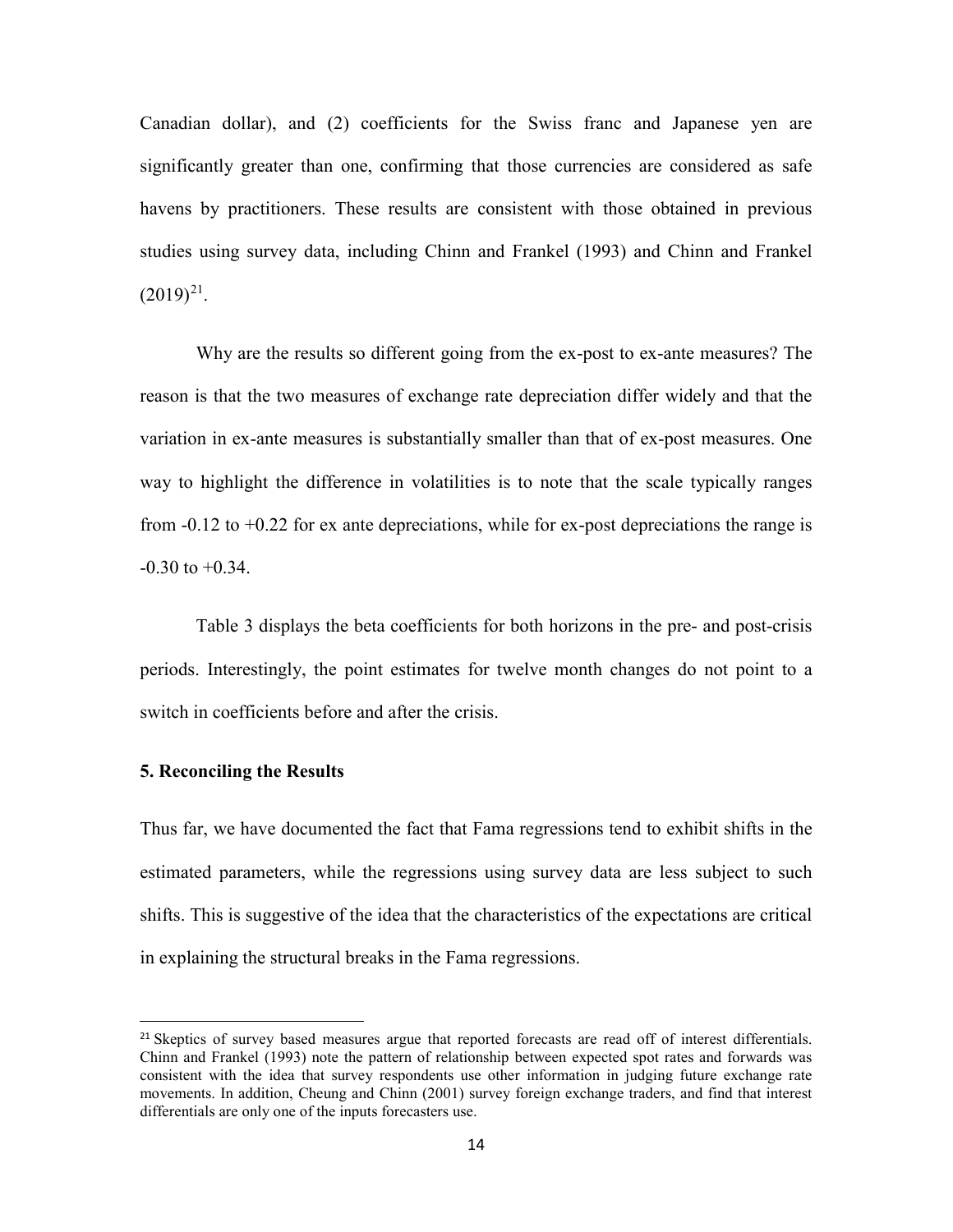To see this point explicitly, consider again the decomposition outlined in equation (7):

(7) 
$$
plim(\hat{\beta}) = 1 - \underbrace{\frac{Cov(i_{h,t} - i_{h,t}^*, \epsilon_{h,t}^{cip})}{Var(i_{h,t} - i_{h,t}^*)}}_{A} - \underbrace{\frac{Cov(i_{h,t} - i_{h,t}^*, \epsilon_{h,t}^{rp})}{Var(i_{h,t} - i_{h,t}^*)}}_{B} - \underbrace{\frac{Cov(i_{h,t} - i_{h,t}^*, \epsilon_{t+h}^{fp})}{Var(i_{h,t} - i_{h,t}^*)}}_{C},
$$

where the relevant interest differential correlations with the covered interest differential, exchange risk, and expectation errors are labelled A, B, and C, respectively. From this decomposition, it is clear that an increase in the estimated β coefficients could in principle be due to a decrease in A, B, or C. The fact that the use of survey expectations reduces the presence of structural breaks suggests that the C term, involving forecast errors, is of crucial importance.

In order to examine this conjecture more formally, we examine the regression coefficients conforming to A, B, and C *inverted* so as to present a decomposition of estimated (black squares) from UIP value (horizontal black line), for the pre- and postcrisis period, respectively. Estimates at the twelve month horizon are presented in Figure 7 for five currencies. For three currencies for which the Fama coefficient switches strongly from pre- to post-crisis – the euro, the sterling and the Canadian dollar, – the big change occurs in the expectations component. This is shown in Figure 7 (a), (d) and (e), respectively. To be concrete, in the pre-crisis period, forecast errors defined as  $E_t^M[s_{t+h}] - s_{t+h}$  are positively correlated with  $(i_{h,t} - i_{h,t}^*)$  (showing up as a negative component in the decomposition); that correlation is very negative over the last decade (showing up as above zero in the figures). Since these components are subtracted from the value of unity, That drives estimated Fama coefficients from negative to positive values.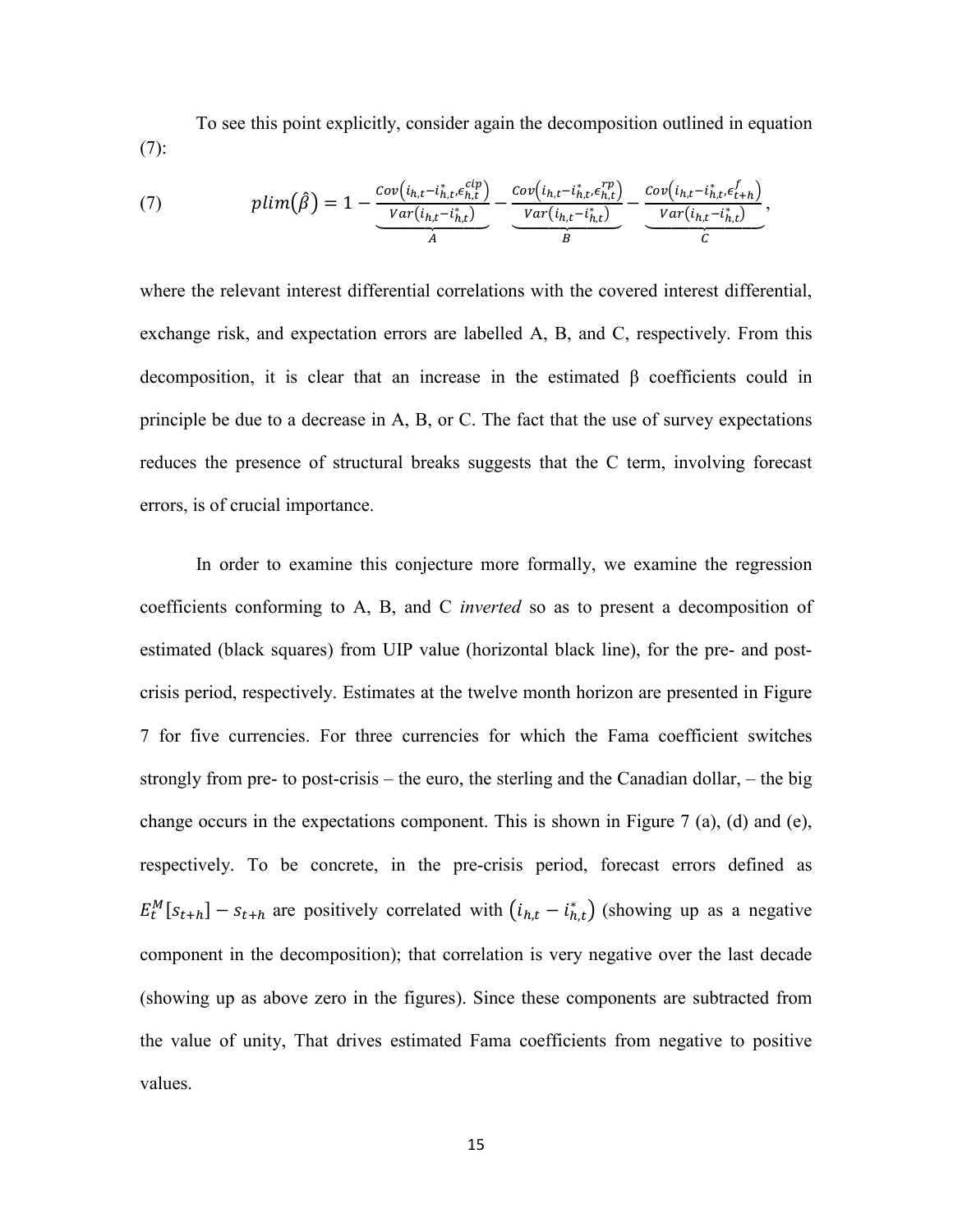Notice that the switch in the risk premium component – the B term – is not particularly central to the switch in the Fama coefficient for any of the currencies. The foregoing discussion suggests that the reason the Fama puzzle has evolved in the postcrisis period is mainly because of a change in how expectations errors co-move with interest differentials – the C component – during this specific period of time.

What lies behind the change in the C component? For these currencies – save the Swiss franc and Japanese yen – the forecast errors as defined in equation (6) change from significantly negative in the pre-crisis period to insignificantly different from zero in the post-crisis period. In words, that means through the 2007M08 period, the dollar depreciated more than anticipated against these currencies save the yen.

Post-crisis, the shift in forecast errors was not uniformly in one direction. The variance of the forecast errors increases, however, for these currencies. The combination with marked declines for Canadian, Japanese and UK interest differentials heightens the change in C component over the two time periods.

This means the reversals in the Fama coefficients is due in part to the larger mistakes – in both directions – in forecasting dollar changes in the post-crisis period, and very little is attributable to changes in exchange risk comovements. And still less is associated with covered interest differentials comovements.<sup>[22](#page-17-0)</sup>

## **6. Conclusions**

l

Our extensive cross-currency analysis of uncovered interest parity has yielded new empirical results that will establish a new set of stylized facts.

<span id="page-17-0"></span> $^{22}$  At the three month horizon, the A components is slightly more important, but remains less significant than the B and C components.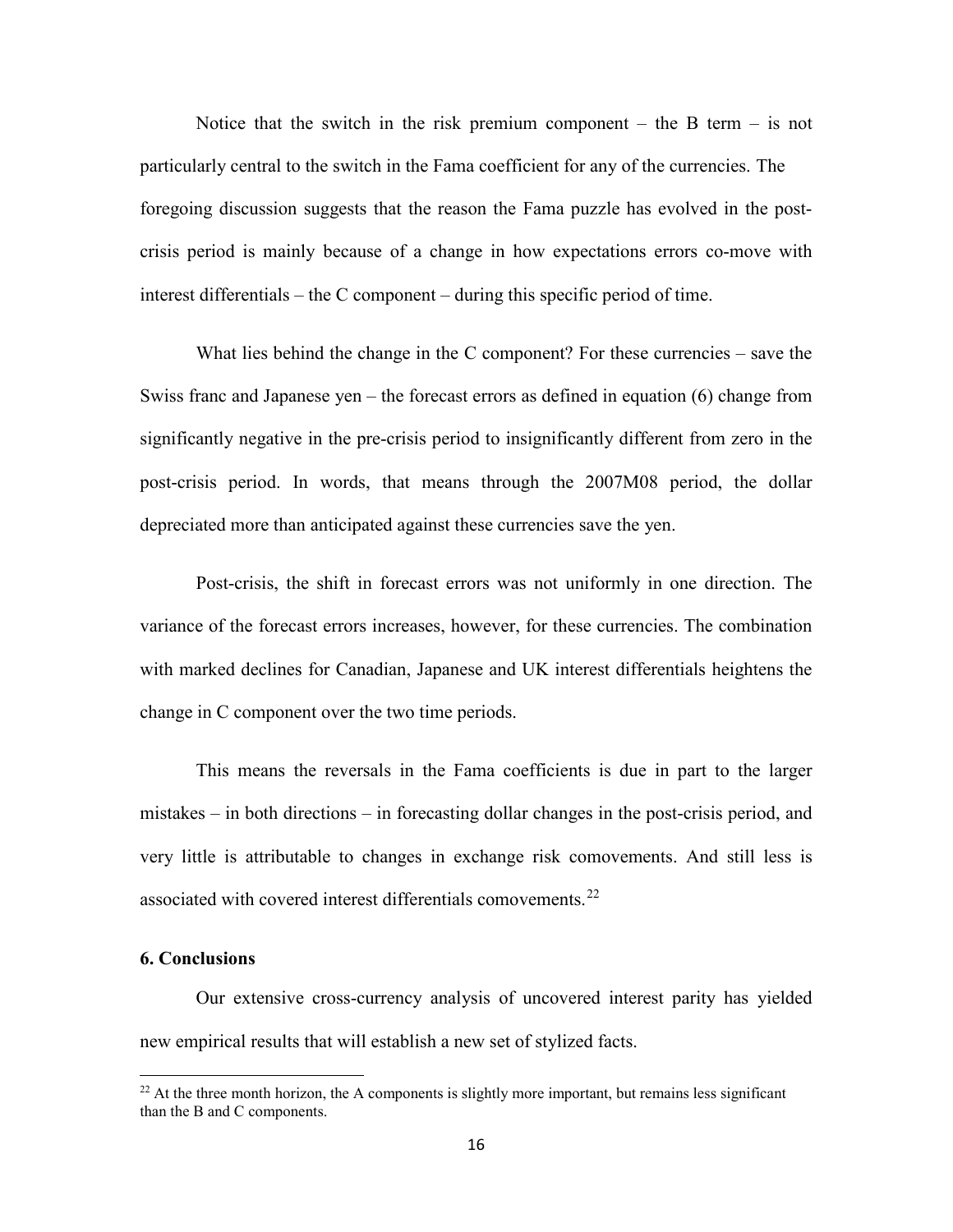First, the bivariate relationship between ex-post depreciation and interest differentials, as summarized in the Fama regression, is subject to breaks. While such breaks have shown up in previous studies, the break associated with the global financial crisis and the subsequent period of low interest rates is quantitatively and qualitatively much more pronounced. The positive, albeit very large, Fama regression coefficient detected in the last decade is not usually consistent with uncovered interest parity. Moreover, even if the coefficient magnitude were consistent with UIP, the finding would run counter to the intuition that UIP should hold when risk is not important, either because the environment is not "risky", or because agents are risk neutral.

Second, we find that the inclusion of a proxy variable for risk, in the form of the VIX, results in Fama regression coefficients that are largely unchanged. An elevated VIX typically appreciates the dollar, with few exceptions. Hence, the Fama puzzle is not explained by risk, at least when proxied by the VIX in a linear specification.

Third, uncovered interest parity regressions estimated using survey data are less indicative of breaks. That finding suggests that the breakdown in the Fama relationship is related to the nature of expectations errors.

Fourth, a formal decomposition of deviations from the posited value of unity in the Fama regression indicates that the switch in signs from pre- to post-crisis can be attributed to a large extent to the switch in the nature of the co-movement between expectations errors and interest differentials. This finding implies that the change in the Fama coefficients is not necessarily a durable one. The phenomenon might dissipate as the correlation changes, expectations error variability shrinks, or interest rate variability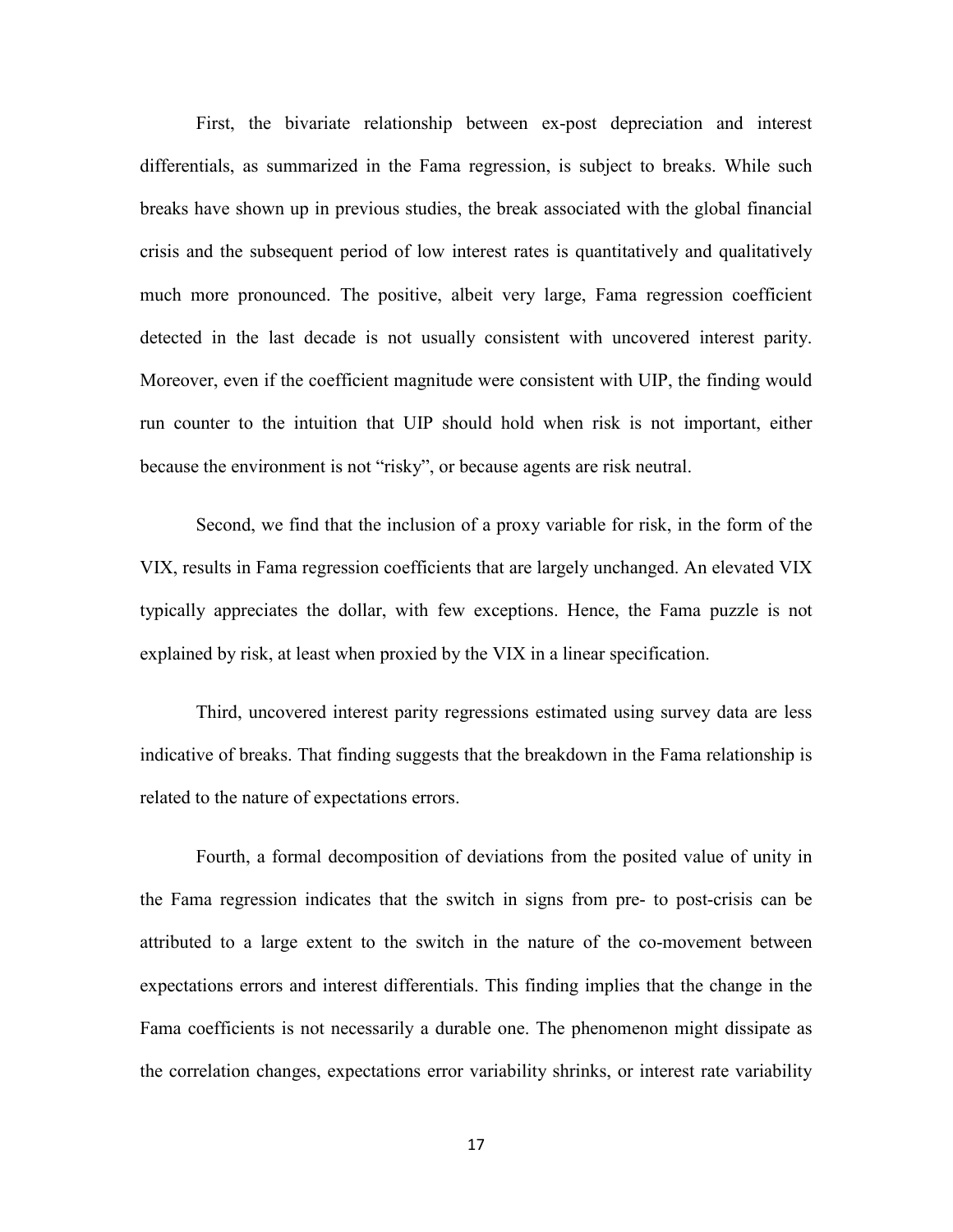rises – an outcome more likely if a sustained rise of rates above the zero lower bound is maintained.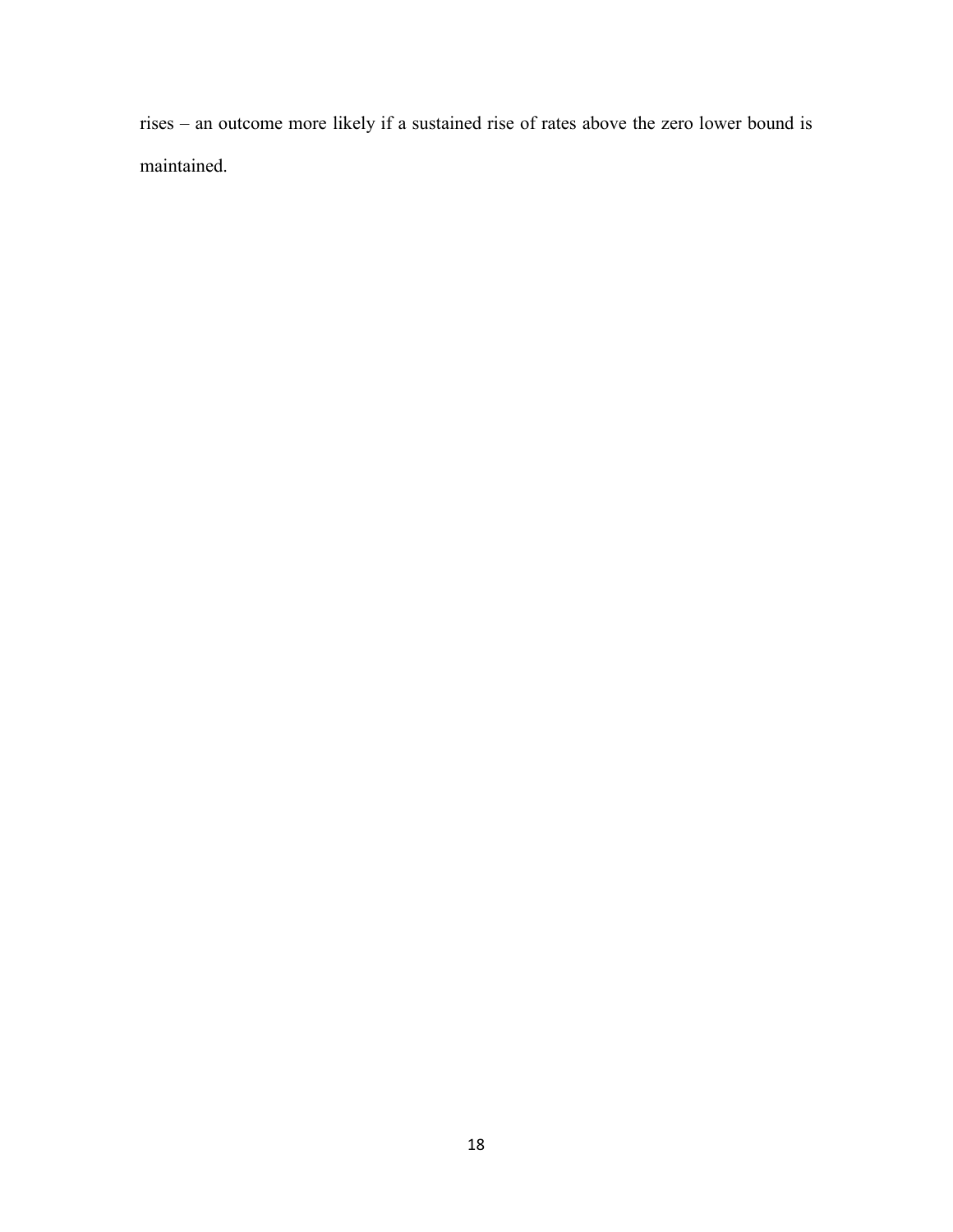#### **REFERENCES**

Baba, Naohiko, and Frank Packer, 2009, "From turmoil to crisis: dislocations in the FX swap market before and after the failure of Lehman Brothers." *Journal of International Money and Finance* 28(8): 1350-1374.

Baillie, Richard T. and Dooyeon Cho, 2014, "Time variation in the standard forward premium regression: Some new models and tests." *Journal of Empirical Finance* 29: 52-63.

Baillie, Richard T., and Rehim Kilic, 2006, "Do asymmetric and nonlinear adjustments explain the forward premium anomaly?" *Journal of International Money and Finance* 25(1): 22-47.

Bansal, Ravi, and Magnus Dahlquist, 2000, "The forward premium puzzle: different tales from developed and emerging economies." *Journal of international Economics* 51(1): 115-144.

Berg, Kimberly and Nelson Mark, 2018, "Measures of Global Uncertainty and Carry Trade Excess Returns," *Journal of International Money and Finance* 88: 212-227.

Borio, Claudio, Robert Neil McCauley, Patrick McGuire and Vladyslav Sushko, 2016, "Covered interest parity lost: understanding the cross-currency basis," *BIS Quarterly Review*, September 2016: 45-64.

Brunnermeier, Markus, Stefan Nagel, and Lasse H. Pedersen, 2008, "Carry Trades and Currency Crashes," *NBER Macroeconomics Annual, 2008* (Feb.)

Cheung, Yin-Wong and Menzie Chinn, 2001, "Currency traders and exchange rate dynamics: a survey of the US market," *Journal of International Money and Finance* 20: 439-471.

Cheung, Yin-Wong, Menzie Chinn and Antonio Garcia Pascual, 2005, "Empirical Exchange Rate Models of the Nineties: Are Any Fit to Survive?" *Journal of International Money and Finance* 24 (November): 1150-1175.

Cheung, Yin-Wong, Menzie Chinn, Antonio Garcia Pascual, and Yi Zhang, 2019, "Exchange Rate Prediction Redux: New Models, New Data, New Currencies," *Journal of International Money and Finance* 95: 332-362.

Chinn, Menzie, 2006, "The (Partial) Rehabilitation of Interest Rate Parity: Longer Horizons, Alternative Expectations and Emerging Markets," *Journal of International Money and Finance* 25(1) (February): 7-21.

Chinn, Menzie and Jeffrey Frankel, 2019, "A Third of a Century of Currency Expectations Data: The Carry Trade and the Risk Premium," *mimeo* (January).

Chinn, Menzie and Jeffrey Frankel, 1994, "Patterns in Exchange Rate Forecasts for 25 Currencies." *Journal of Money, Credit and Banking* 26(4): 759-770.

Chinn, Menzie and Guy Meredith, 2004, "Monetary Policy and Long Horizon Uncovered Interest Parity." *IMF Staff Papers* 51(3): 409-430.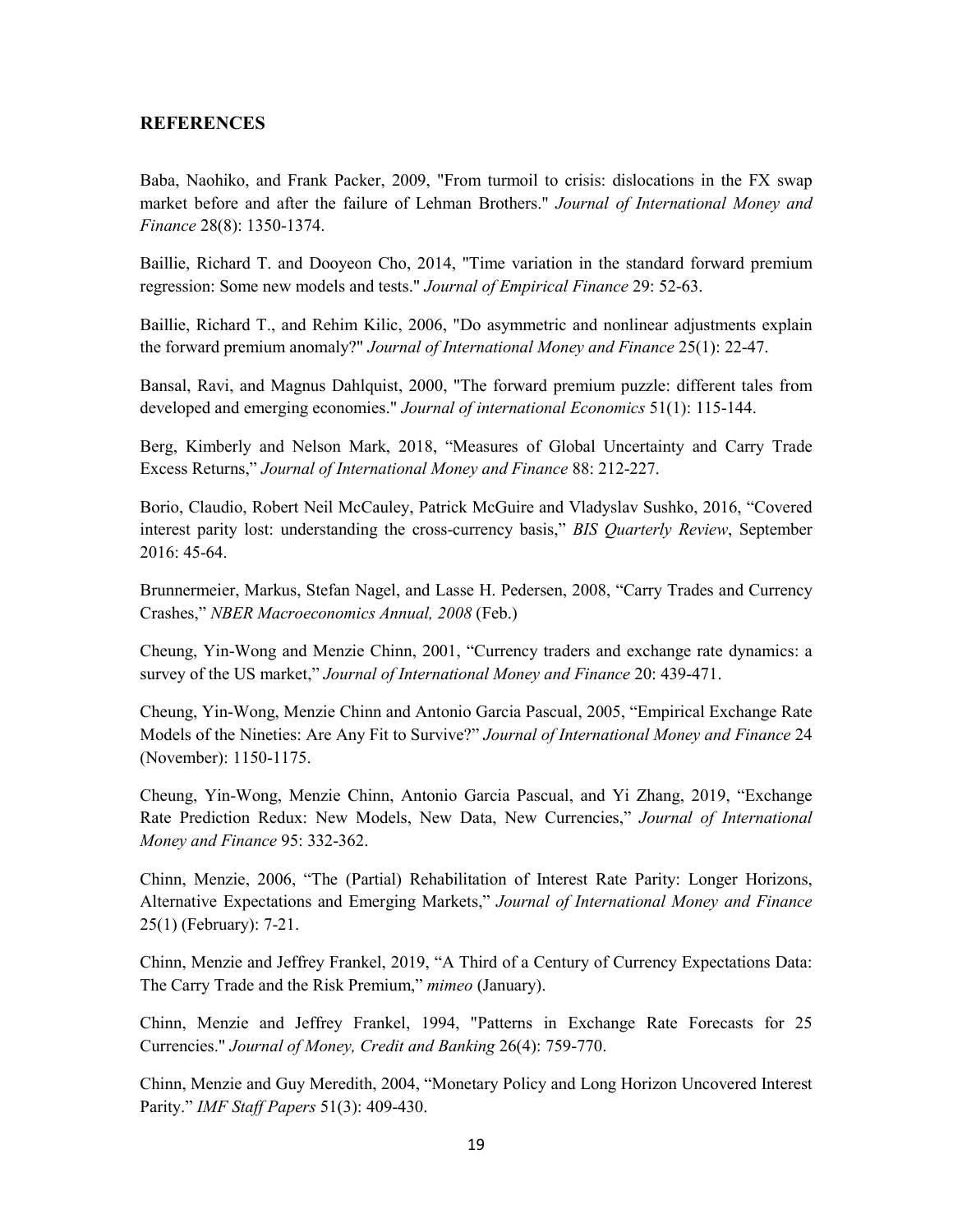Chinn, Menzie and Guy, Meredith, 2005, "Testing Uncovered Interest Parity at Short and Long Horizons during the Post-Bretton Woods Era," *NBER Working Paper* No. 11077 (January).

Coffey, Niall, Warren B. Hrung, and Asani Sarkar, 2009, "Capital Constraints, Counterparty Risk, and Deviations from Covered Interest Rate Parity," *Federal Reserve Bank of New York Staff Reports* no. 393 (October).

Cœuré, Benoît, 2017, "The international dimension of the ECB's asset purchase programme," Speech at the Foreign Exchange Contact Group meeting, 11 July 2017.

Dooley, Michael P., and Peter Isard, 1980, "Capital Controls, Political Risk, and Deviations from Interest-rate Parity." *Journal of Political Economy* 88(2): 370-384.

Du, Wenxin, Alexander Tepper, Adrien Verdelhan, 2018, "Deviations from Covered Interest Rate Parity," *The Journal of Finance* 73(3): 915-957.

Engel, Charles, 1996, "The Forward Discount Anomaly and the Risk Premium: A Survey of Recent Evidence," *Journal of Empirical Finance*. 3 (June): 123-92.

Engel, Charles, 2014, "Exchange Rates and Interest Parity." *Handbook of International Economics*, vol. 4, pp. 453-522.

Engel, Charles, 2016, "Exchange Rates, Interest Rates, and the Risk Premium," *American Economic Review* 106: 436-474.

Engel, Charles, Dohyeun. Lee, Chang Liu, Chenxin Liu and Steve Pak Yeung Wu, 2019, "The uncovered interest parity puzzle, exchange rate forecasting and Taylor rules." *Journal of International Money and Finance* 95: 317-331.

Fama, Eugene, 1984, "Forward and Spot Exchange Rates." *Journal of Monetary Economics* 14: 319-38.

Fernald, J., T. Mertens and P. Shultz, 2017, "Has the dollar become more sensitive to interest rates?", FRBSF Economic Letter, 2017-18, June 2017.

Flood, Robert P. and Andrew K. Rose, 1996, "Fixes: Of the Forward Discount Puzzle," *Review of Economics and Statistics*: 748-752.

Flood, Robert P., and Andrew K. Rose, 2002, "Uncovered interest parity in crisis." *IMF Staff Papers* 49(2): 252-266.

Frankel, Jeffrey and Menzie Chinn, 1993, "Exchange Rate Expectations and the Risk Premium: Tests for a Cross Section of 17 Currencies." *Review of International Economics* 1(2): 136-144.

Frankel, Jeffrey, and Jumana Poonawala, 2010, "The forward market in emerging currencies: Less biased than in major currencies." *Journal of International Money and Finance* 29.3: 585- 598.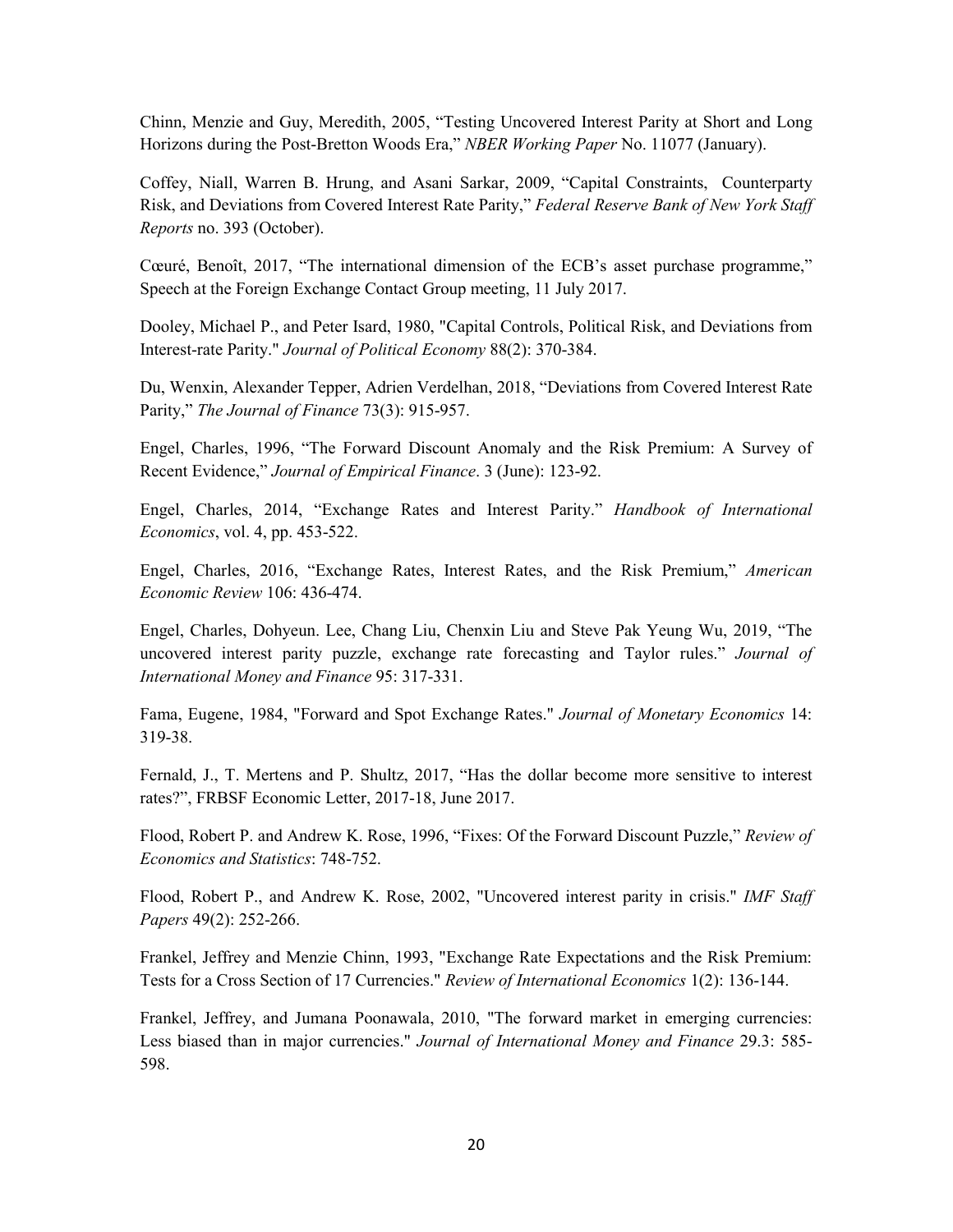Froot, Kenneth and Jeffrey Frankel, 1989, "Forward Discount Bias: Is It an Exchange Risk Premium?" *Quarterly Journal of Economics*. 104(1) (February): 139-161.

Froot, Kenneth A., and Richard H. Thaler, 1990, "Anomalies: foreign exchange," *The Journal of Economic Perspectives* 4(3): 179-192.

Habib, Maurizio M., and Livio Stracca, 2012, "Getting beyond carry trade: What makes a safe haven currency?." *Journal of International Economics* 87(1): 50-64.

Hassan, Tarek, and Rui Mano, 2017, "Forward and spot exchange rates in a multi-country world." Mimeo (January).

Hossfeld, Oliver, and Ronald MacDonald, 2015, "Carry funding and safe haven currencies: A threshold regression approach." *Journal of International Money and Finance* 59: 185-202.

Husted, Lucas, John H. Rogers, and Bo Sun, forthcoming, "Uncertainty, Currency Excess Returns, and Risk Reversals," *Journal of International Money and Finance*.

Ismailov, Adilzhan and Barbara Rossi, 2018, "Uncertainty and Deviations from Uncovered Interest Rate Parity," *Journal of International Money and Finance* 88: 242-259.

MacDonald, Ronald and Mark P. Taylor, 1992, "Exchange Rate Economics: A Survey," *IMF Staff Papers* 39(1): 1-57.

McCallum, Bennett T., 1994, "A reconsideration of the uncovered interest parity relationship." *Journal of Monetary Economics* 33(1): 105-132.

Mark, Nelson C., and Yangru Wu, 1998, "Rethinking deviations from uncovered interest parity: the role of covariance risk and noise." *The Economic Journal* 108(451): 1686-1706.

Maynard, Alex, and Peter CB Phillips, 2001, "Rethinking an old empirical puzzle: econometric evidence on the forward discount anomaly." *Journal of applied econometrics* 16(6): 671-708.

Moore, Michael J., 1994, "Testing for Unbiasedness in Forward Markets," *The Manchester School* 62 (Supplement):67-78

Zivot, Eric, 2000, "Cointegration and Forward and Spot Exchange Rate Regressions," *Journal of International Money and Finance* 19(6): 785-812.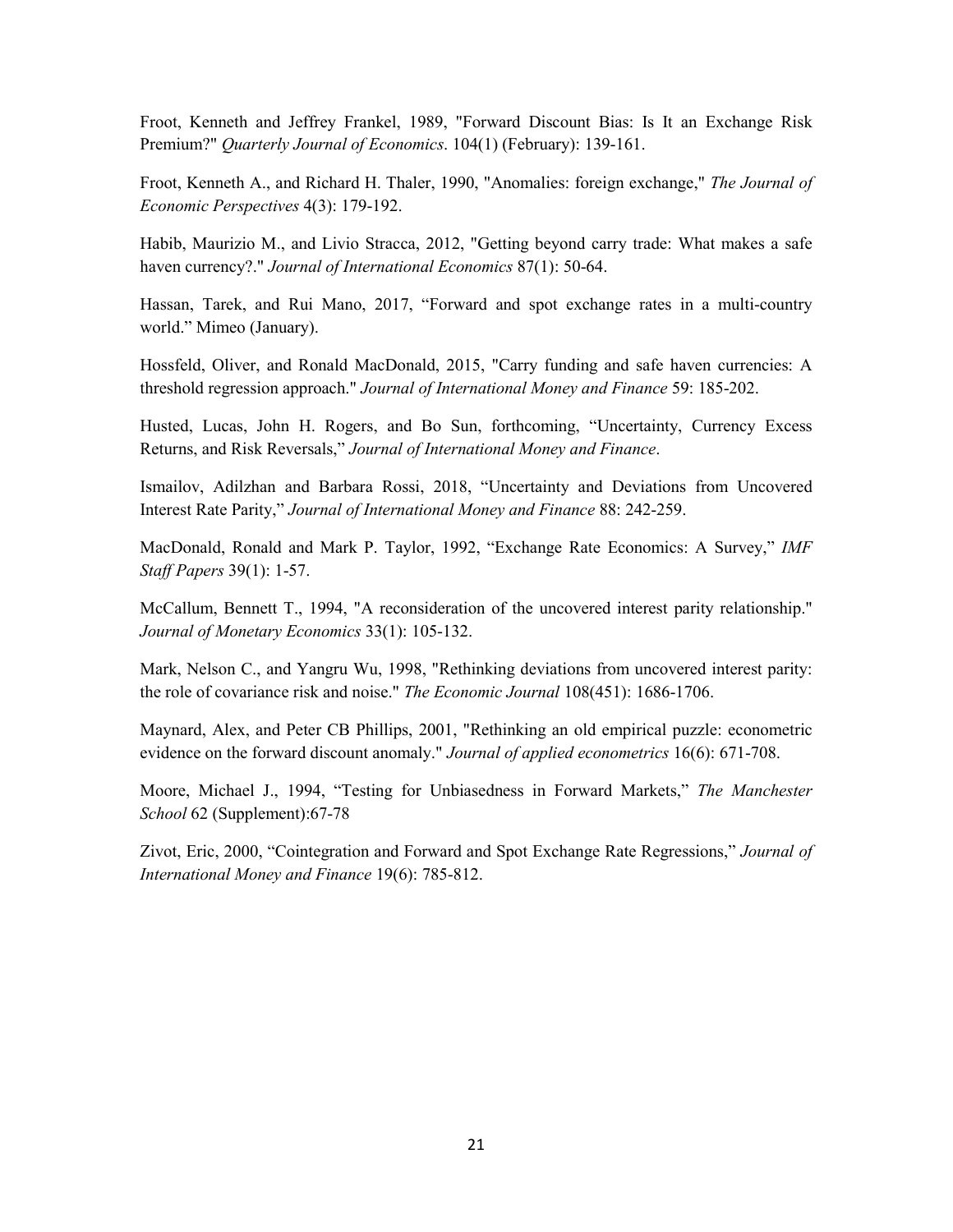

**Figure 1:** *Interest Rates on 1Y-Eurocurrency Deposits*

<span id="page-23-0"></span>

<span id="page-23-1"></span>**Figure 2:** *1Y-Eurocurrency Deposit Rates Differential (US Dollar minus Foreign Currency)*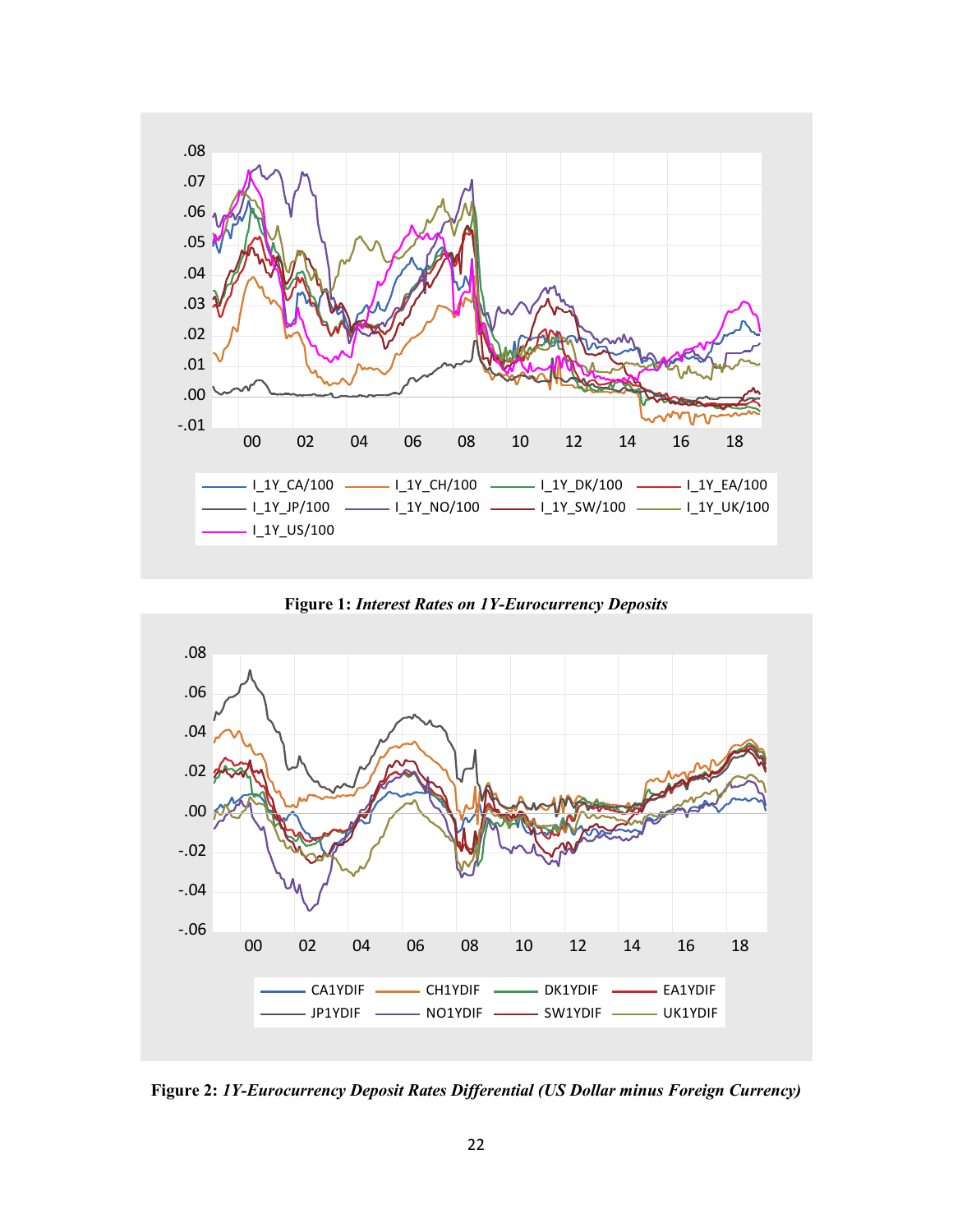

<span id="page-24-0"></span>**Figure 3:** *1Y-Ex-Post Depreciation Rate of the US Dollar w.r.t. Foreign Currency (Positive values indicate depreciations)*

![](_page_24_Figure_2.jpeg)

<span id="page-24-1"></span>**Figure 4:** *1Y-Eurocurrency Deposit Rates Differential and 1Y-Ex-Post Depreciation Rate of the US Dollar w.r.t. Pound Sterling*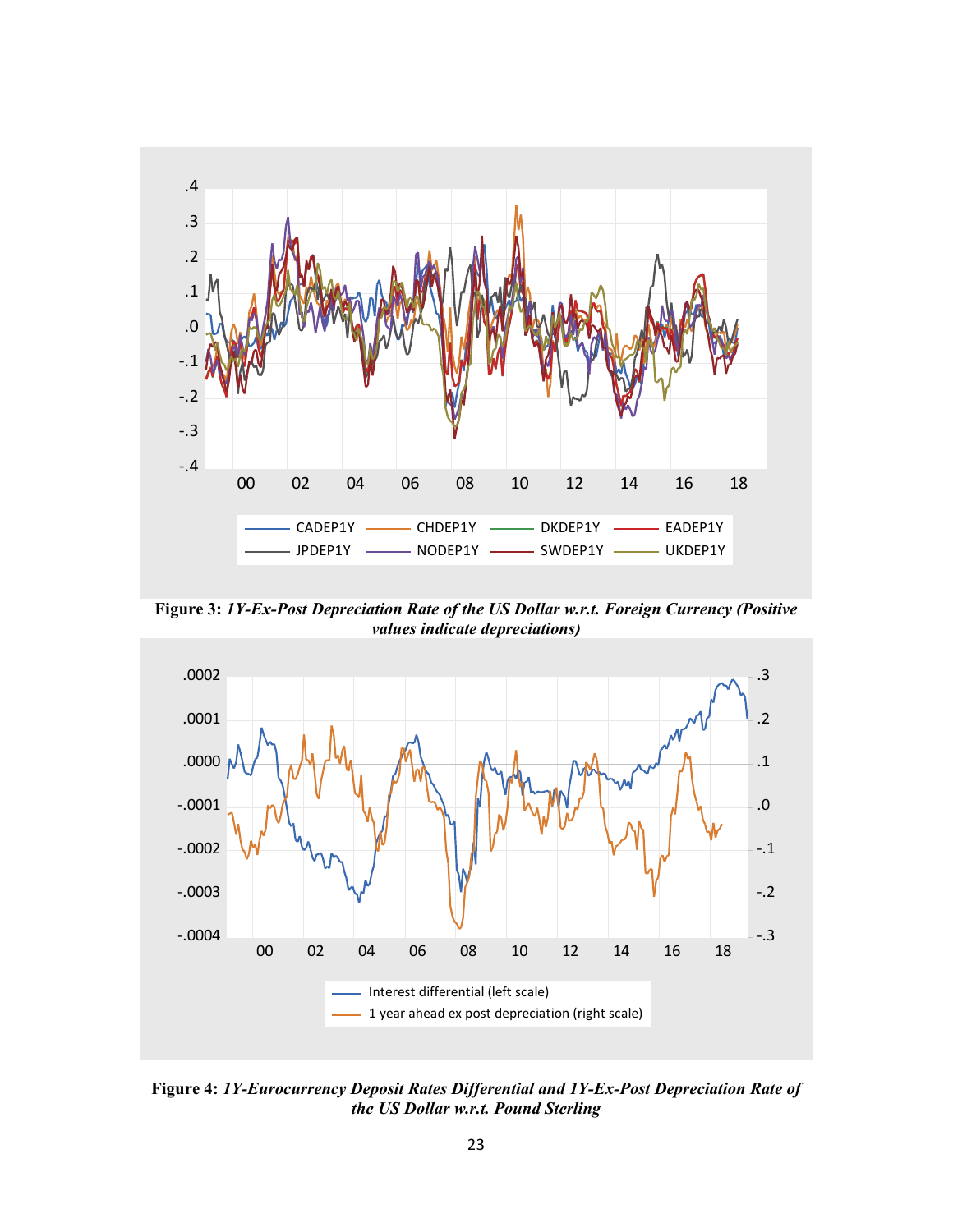![](_page_25_Figure_0.jpeg)

**Figure 5:** *Linear Fit of the 1Y-Ex-Post Depreciation Rate (1Y-Ahead) on 1Y-Eurodeposit Rates Differential of US Dollar w.r.t. Pound Sterling*

![](_page_25_Figure_2.jpeg)

**Figure 6:** *Estimates of Beta from a 1Y-horizon Fama Regression w.r.t. the US Dollar on Centred 3Y-Rolling Windows (timing refers to interest differentials)*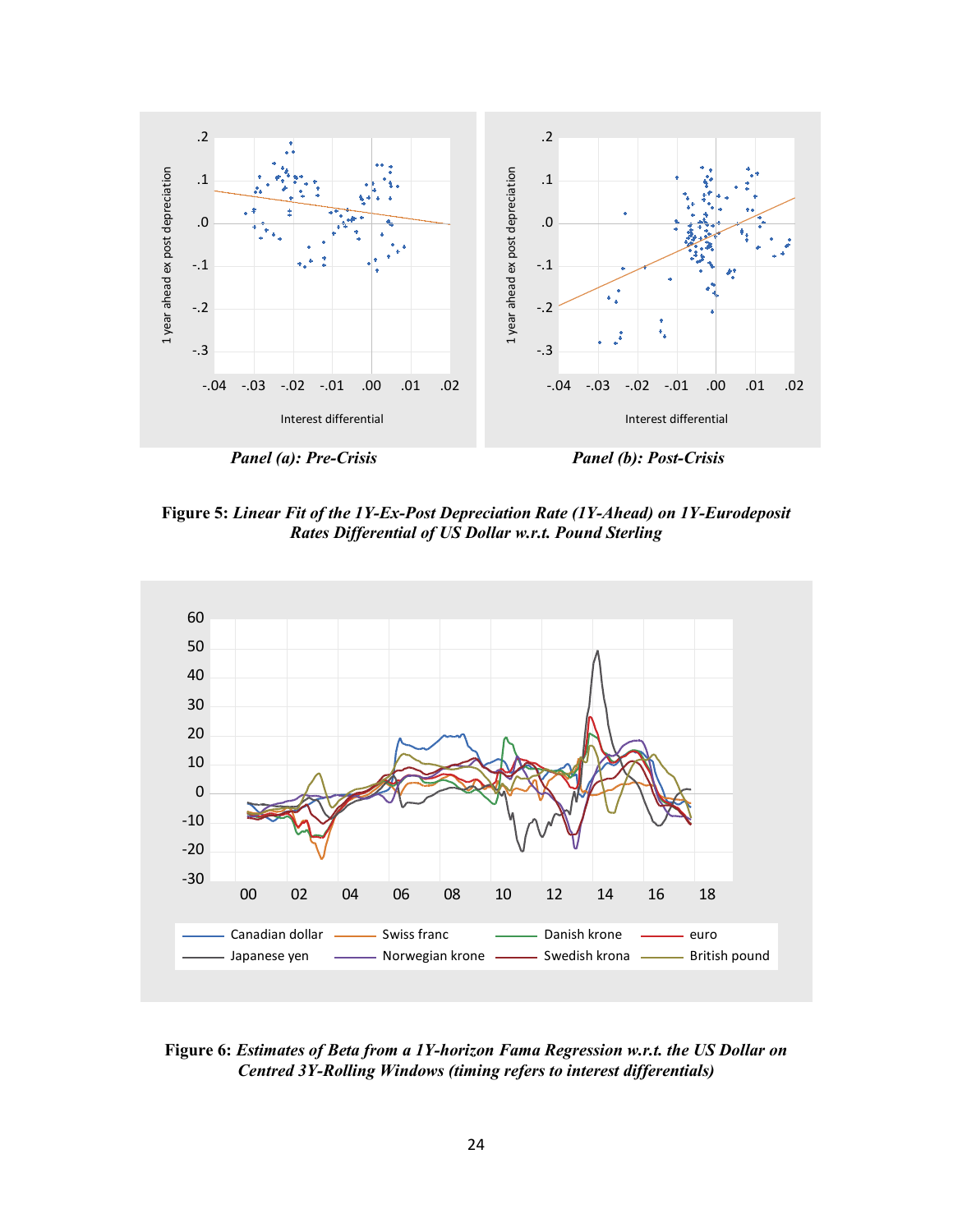![](_page_26_Figure_0.jpeg)

![](_page_26_Figure_1.jpeg)

![](_page_26_Figure_2.jpeg)

![](_page_26_Figure_3.jpeg)

![](_page_26_Figure_4.jpeg)

![](_page_26_Figure_6.jpeg)

![](_page_26_Figure_7.jpeg)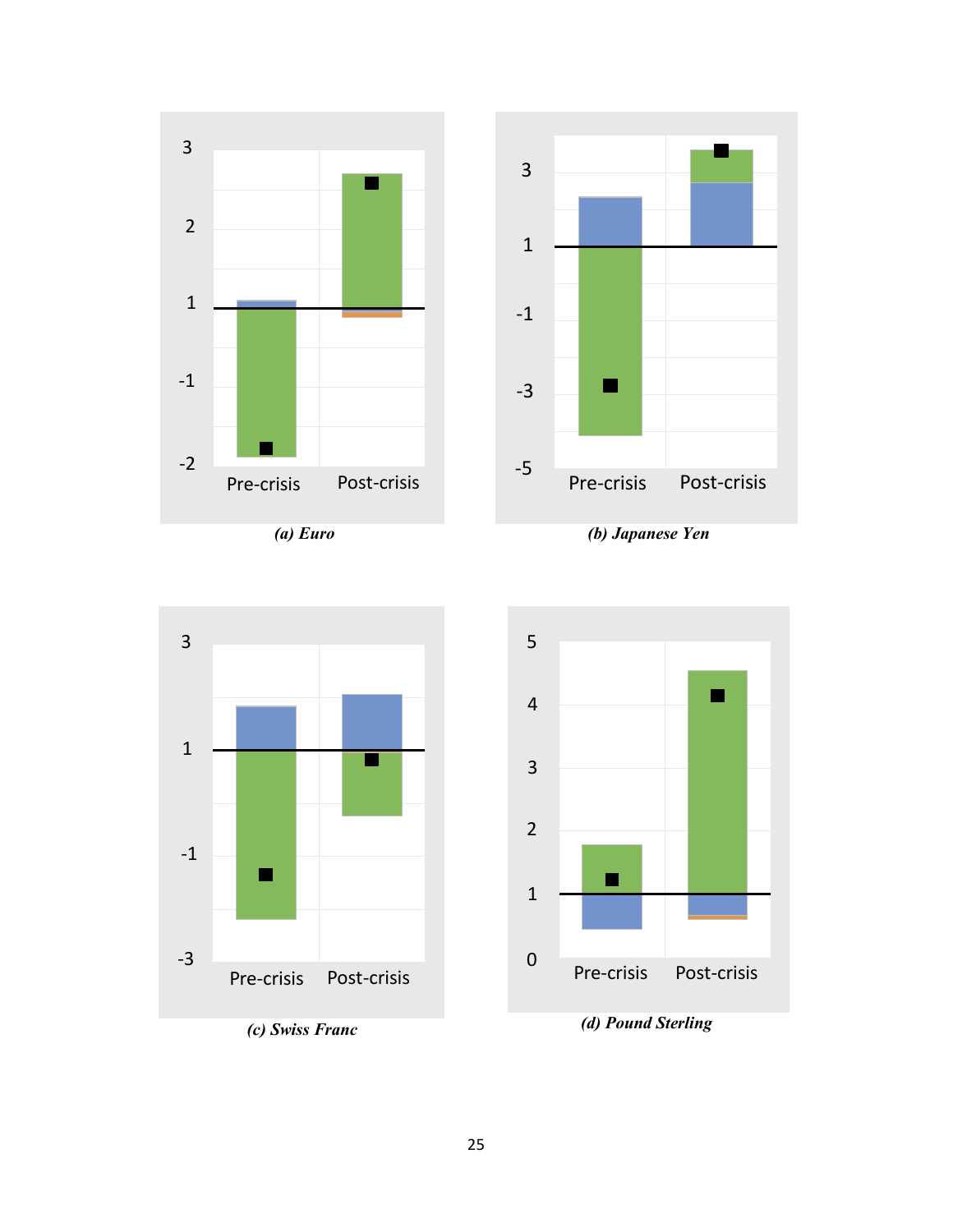![](_page_27_Figure_0.jpeg)

*(e) Canadian Dollar*

**Figure 7:** *Decomposition of the Deviation from Unity of Estimates of Beta from 1Y-horizon Fama Regressions w.r.t. the US Dollar*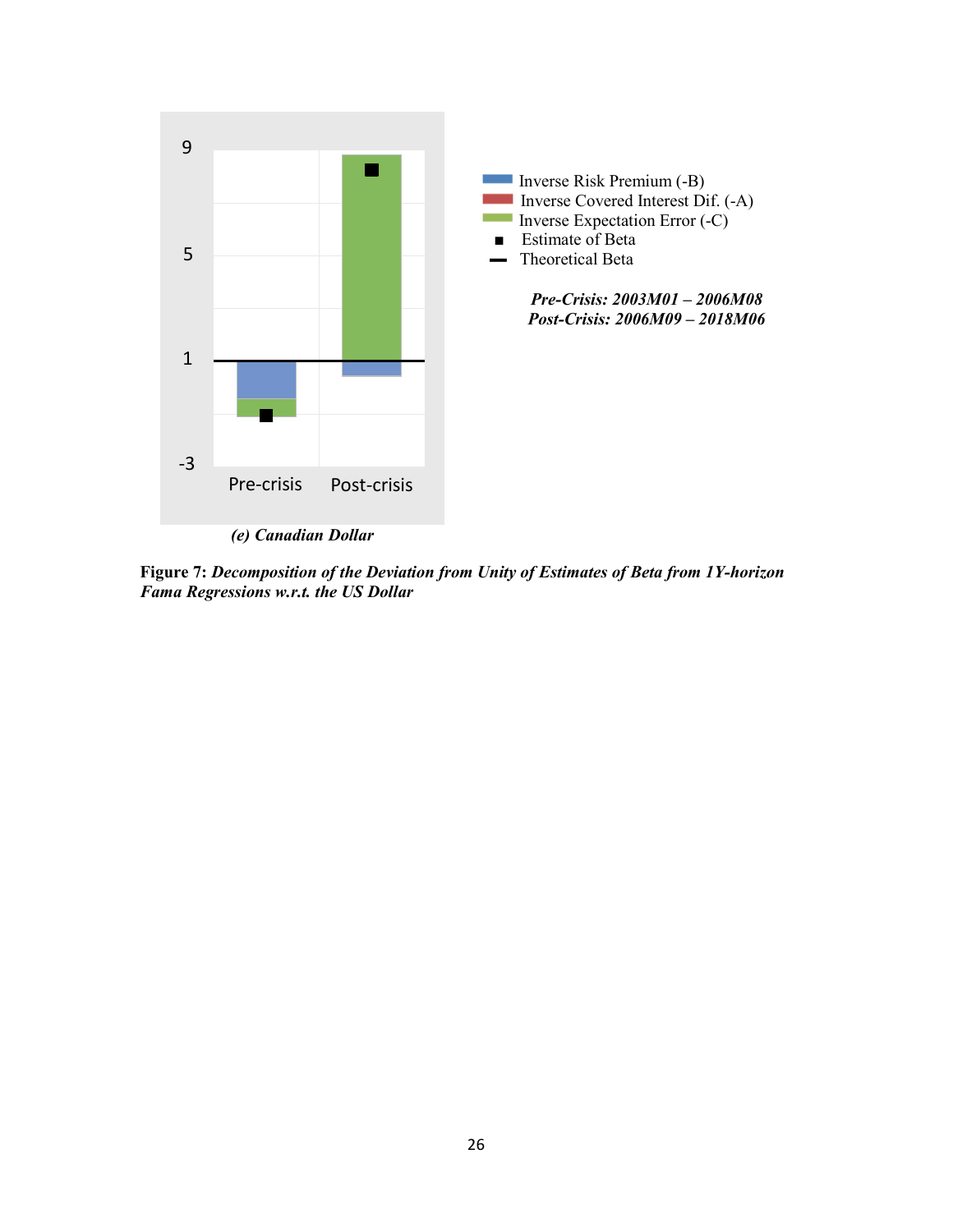|  |  | Table 1: Fama Regression Results for the Full, Pre-Crisis and Post-Crisis Samples |
|--|--|-----------------------------------------------------------------------------------|
|--|--|-----------------------------------------------------------------------------------|

| Full Sample: 1999M01-2018M06 |            |             |             |             |          |            |             |            |
|------------------------------|------------|-------------|-------------|-------------|----------|------------|-------------|------------|
| coefficient                  | <b>CAD</b> | <b>CHE</b>  | <b>DKR</b>  | <b>EUR</b>  | JPY      | <b>NKR</b> | <b>SKR</b>  | <b>GBP</b> |
| constant                     | 0.012      | $0.053***$  | 0.014       | 0.015       | 0.009    | $-0.001$   | 0.005       | $-0.009$   |
|                              | 0.011      | 0.022       | 0.015       | 0.016       | 0.023    | 0.015      | 0.017       | 0.012      |
| beta                         | 1.527      | $-1.727***$ | $-1.430***$ | $-1.256***$ | $-0.160$ | $-0.399$   | $-1.203***$ | $-0.340$   |
|                              | 1.652      | 0.946       | 1.107       | 1.170       | 0.774    | 0.996      | 1.033       | 1.313      |
| adj.R sq.                    | 0.01       | 0.05        | 0.03        | 0.02        | 0.00     | 0.00       | 0.02        | 0.00       |
| F-statistic                  | 4.36       | 12.79       | 7.56        | 5.51        | 0.22     | 0.73       | 5.96        | 0.41       |
| N                            | 234        | 234         | 234         | 234         | 234      | 234        | 234         | 234        |

| Pre Crisis Period: 1999M01-2006M08 |             |             |             |             |             |             |             |             |
|------------------------------------|-------------|-------------|-------------|-------------|-------------|-------------|-------------|-------------|
| coefficient                        | CAD         | CHE         | <b>DKR</b>  | <b>EUR</b>  | JPY         | <b>NKR</b>  | <b>SKR</b>  | <b>GBP</b>  |
| constant                           | $0.037***$  | $0.136***$  | $0.056***$  | $0.068***$  | $0.088***$  | 0.017       | $0.048***$  | 0.006       |
|                                    | 0.010       | 0.022       | 0.014       | 0.014       | 0.023       | 0.018       | 0.017       | 0.021       |
| beta                               | $-3.774***$ | $-4.876***$ | $-5.180***$ | $-5.209***$ | $-2.482***$ | $-2.161***$ | $-4.144***$ | $-2.140***$ |
|                                    | 1.223       | 0.867       | 1.124       | 0.956       | 0.621       | 0.838       | 1.022       | 1.142       |
| adj.R sq.                          | 0.29        | 0.44        | 0.43        | 0.47        | 0.28        | 0.20        | 0.38        | 0.10        |
| F-statistic                        | 37.92       | 73.10       | 69.90       | 81.71       | 36.96       | 23.60       | 56.22       | 11.45       |
| N                                  | 92          | 92          | 92          | 92          | 92          | 92          | 92          | 92          |

#### Post Crisis Period: 2006M09-2018M06

| coefficient | CAD        | <b>CHE</b> | <b>DKR</b> | <b>EUR</b> | JPY      | <b>NKR</b> | <b>SKR</b> | <b>GBP</b> |
|-------------|------------|------------|------------|------------|----------|------------|------------|------------|
| constant    | 0.011      | 0.011      | $-0.014$   | $-0.018$   | $-0.036$ | 0.010      | $-0.019$   | $-0.019$   |
|             | 0.014      | 0.026      | 0.017      | 0.016      | 0.027    | 0.022      | 0.020      | 0.014      |
| beta        | $8.257***$ | 0.827      | 1.692      | 2.589      | 3.608*** | $3.262*$   | 1.683      | 4.139*     |
|             | 1.866      | 1.419      | 1.349      | 1.382      | 1.062    | 1.498      | 1.251      | 1.831      |
| adj.R sq.   | 0.30       | 0.00       | 0.04       | 0.08       | 0.17     | 0.10       | 0.03       | 0.16       |
| F-statistic | 62.73      | 1.21       | 6.70       | 13.74      | 30.11    | 16.61      | 6.06       | 28.45      |
| N           | 142        | 142        | 142        | 142        | 142      | 142        | 142        | 142        |

*Note: Sample period refers to interest rate observations. Significance tests relate to the null hypothesis that the intercept is null and slope equal to one. \*(\*\*)[\*\*\*] denotes significance at the 10%(5%)[1%] marginal significance level. The F-statistic refers to the joint null hypothesis that the intercept is null and slope equal to one.*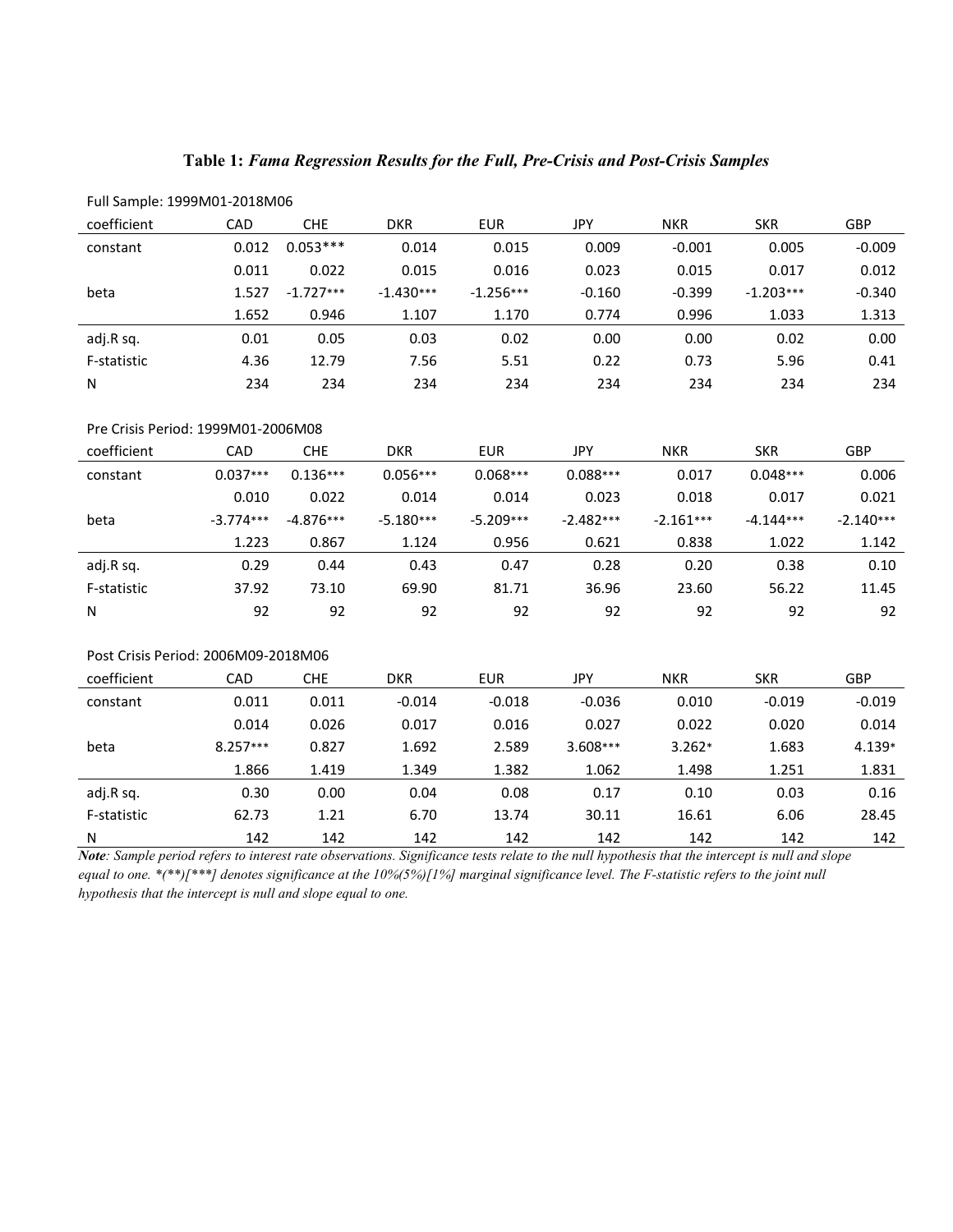### **Table 2:** *Augmented Fama Regression Results Using the VIX as Proxy for the Risk Premium for the Full Sample (2000M1 – 2018M06)*

| Full Sample: 1999M01-2018M06        |             |             |             |             |             |             |             |            |
|-------------------------------------|-------------|-------------|-------------|-------------|-------------|-------------|-------------|------------|
| coefficient                         | CAD         | <b>CHE</b>  | <b>DKR</b>  | <b>EUR</b>  | <b>JPY</b>  | <b>NKR</b>  | <b>SKR</b>  | GBP        |
| constant                            | $-0.054**$  | 0.015       | 0.015       | 0.005       | $-0.055$    | $-0.063*$   | $-0.056$    | $-0.016$   |
|                                     | 0.026       | 0.031       | 0.044       | 0.040       | 0.035       | 0.037       | 0.037       | 0.024      |
| beta                                | 2.017       | $-1.444***$ | $-1.436*$   | $-1.137*$   | $-0.109$    | 0.436       | $-0.702$    | $-0.280$   |
|                                     | 1.584       | 0.996       | 1.323       | 1.273       | 0.792       | 1.234       | 1.095       | 1.305      |
| gamma                               | $0.003***$  | $0.002**$   | 0.000       | $0.003***$  | $0.003***$  | 0.003       | 0.003       | 0.000      |
|                                     | 0.001       | 0.001       | 0.002       | 0.001       | 0.001       | 0.002       | 0.002       | 0.001      |
| adj.R sq.                           | 0.10        | 0.06        | 0.02        | 0.06        | 0.06        | 0.04        | 0.05        | $-0.01$    |
| F-statistic                         | 14.46       | 8.99        | 3.76        | 7.93        | 7.93        | 5.48        | 7.25        | 0.30       |
| N                                   | 234         | 234         | 234         | 234         | 234         | 234         | 234         | 234        |
|                                     |             |             |             |             |             |             |             |            |
| Pre Crisis Period: 1999M01-2006M08  |             |             |             |             |             |             |             |            |
| coefficient                         | CAD         | <b>CHE</b>  | <b>DKR</b>  | <b>EUR</b>  | JPY         | <b>NKR</b>  | <b>SKR</b>  | GBP        |
| constant                            | $0.080**$   | $0.160***$  | $0.128**$   | $0.119*$    | 0.025       | $0.247***$  | $0.124*$    | 0.022      |
|                                     | 0.034       | 0.061       | 0.062       | 0.060       | 0.046       | 0.046       | 0.072       | 0.055      |
| beta                                | $-4.294***$ | $-4.997***$ | $-5.740***$ | $-5.503***$ | $-2.445***$ | $-4.782***$ | $-4.637***$ | $-2.164**$ |
|                                     | 1.216       | 0.908       | 1.027       | 0.923       | 0.608       | 0.826       | 0.911       | 1.134      |
| gamma                               | $-0.002$    | $-0.001$    | $-0.003$    | 0.003       | 0.003       | $-0.012***$ | $-0.004$    | $-0.001$   |
|                                     | 0.002       | 0.002       | 0.002       | 0.002       | 0.002       | 0.002       | 0.003       | 0.002      |
| adj.R sq.                           | 0.32        | 0.44        | 0.46        | 0.33        | 0.33        | 0.49        | 0.40        | 0.10       |
| F-statistic                         | 22.23       | 36.79       | 39.63       | 23.18       | 23.18       | 45.32       | 31.52       | 5.89       |
| Ν                                   | 92          | 92          | 92          | 92          | 92          | 92          | 92          | 92         |
|                                     |             |             |             |             |             |             |             |            |
| Post Crisis Period: 2006M09-2018M06 |             |             |             |             |             |             |             |            |
| coefficient                         | CAD         | <b>CHE</b>  | <b>DKR</b>  | <b>EUR</b>  | JPY         | <b>NKR</b>  | <b>SKR</b>  | GBP        |
| constant                            | $-0.065$    | $-0.065$    | $-0.101$    | $-0.088$    | $-0.123$    | $-0.109$    | $-0.126$    | $-0.063$   |
|                                     | 0.022       | 0.025       | 0.046       | 0.038       | 0.038       | 0.030       | 0.033       | 0.025      |
| beta                                | 8.357***    | 1.855       | 3.543       | 3.842       | 4.049***    | 5.347*      | 2.803       | 4.993***   |
|                                     | 1.830       | 1.365       | 1.667       | 1.600       | 0.952       | 1.594       | 1.335       | 1.885      |
| gamma                               | $0.004***$  | $0.003***$  | $0.004**$   | $0.004***$  | $0.004***$  | $0.007***$  | $0.005***$  | $0.002**$  |
|                                     | 0.001       | 0.001       | 0.002       | 0.001       | 0.001       | 0.001       | 0.001       | 0.001      |
| adj.R sq.                           | 0.44        | 0.08        | 0.12        | 0.28        | 0.28        | 0.32        | 0.17        | 0.20       |
| F-statistic                         | 56.00       | 7.45        | 10.26       | 28.01       | 28.01       | 33.73       | 15.90       | 18.88      |
| N                                   | 142         | 142         | 142         | 142         | 142         | 142         | 142         | 142        |

*Note: Sample period refers to interest rate observations. Significance tests relate to the null hypothesis that the intercept is null, the slope equal to one and the VIX coefficient is null. \*(\*\*)[\*\*\*] denotes significance at the 10%(5%)[1%] marginal significance level. The F-statistic refers to the joint null hypothesis that the intercept is null and slope equal to one.*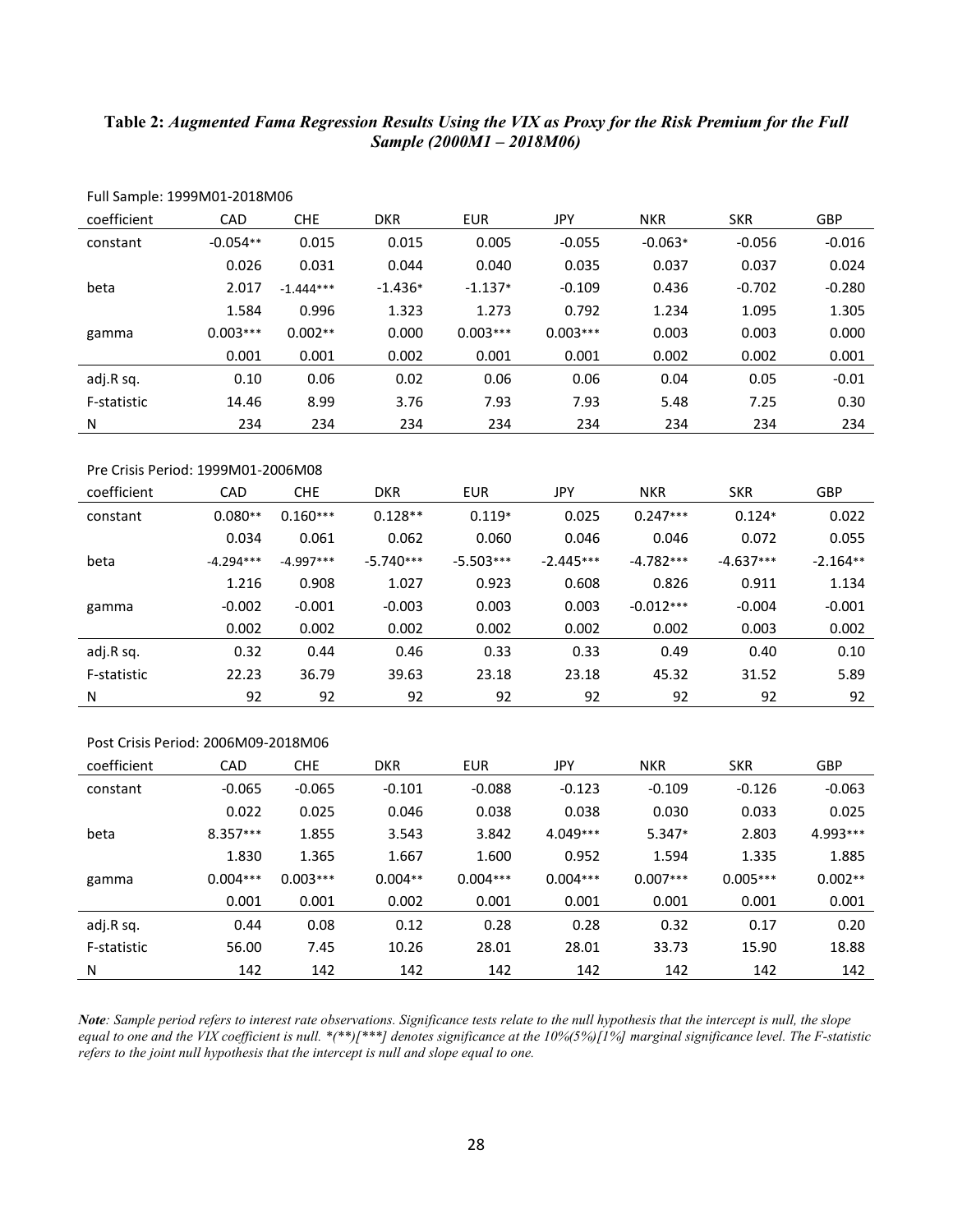# **Table 3:** *UIP Regressions Results Using Survey Data on Exchange Rate Expectations for the Full, Pre-Crisis and Post-Crisis Samples*

| FUII SAIIIDIE: ZUUSIVIUI-ZUIBIVIUD |           |             |             |             |             |            |            |            |
|------------------------------------|-----------|-------------|-------------|-------------|-------------|------------|------------|------------|
| coefficient                        | CAD       | <b>CHE</b>  | <b>DKR</b>  | <b>EUR</b>  | JPY         | <b>NKR</b> | <b>SKR</b> | <b>GBP</b> |
| constant                           | $-0.001$  | $-0.055***$ | $-0.017***$ | $-0.018***$ | $-0.061***$ | $0.030***$ | $0.020***$ | $-0.003$   |
|                                    | 0.003     | 0.008       | 0.005       | 0.005       | 0.007       | 0.004      | 0.005      | 0.005      |
| beta                               | $0.245**$ | $2.371***$  | 1.083       | 1.272       | $3.048***$  | 1.563      | 1.361      | 0.770      |
|                                    | 0.329     | 0.381       | 0.317       | 0.317       | 0.244       | 0.266      | 0.302      | 0.360      |
| adj.R sq.                          | 0.00      | 0.35        | 0.15        | 0.19        | 0.61        | 0.28       | 0.20       | 0.07       |
| F-statistic                        | 0.78      | 107.21      | 36.58       | 46.17       | 306.76      | 78.87      | 50.97      | 15.46      |
| Ν                                  | 198       | 198         | 198         | 198         | 198         | 198        | 198        | 198        |

Full Sample: 2003M01-2018M06

## Pre Crisis Period: 2003M01-2006M08

| coefficient | CAD         | <b>CHE</b> | <b>DKR</b> | <b>EUR</b> | <b>JPY</b> | <b>NKR</b> | <b>SKR</b> | <b>GBP</b> |
|-------------|-------------|------------|------------|------------|------------|------------|------------|------------|
| constant    | $-0.003$    | $-0.009$   | $0.011*$   | 0.011      | $-0.019$   | $0.025***$ | $0.046***$ | 0.003      |
|             | 0.005       | 0.013      | 0.006      | 0.006      | 0.014      | 0.006      | 0.007      | 0.007      |
| beta        | $-0.387***$ | $1.843*$   | 1.188      | 1.106      | $2.355***$ | 1.161      | 0.707      | $0.465*$   |
|             | 0.316       | 0.492      | 0.373      | 0.379      | 0.357      | 0.250      | 0.338      | 0.322      |
| adj.R sq.   | 0.01        | 0.33       | 0.22       | 0.19       | 0.61       | 0.28       | 0.09       | 0.05       |
| F-statistic | 1.45        | 22.19      | 13.27      | 11.35      | 67.01      | 17.87      | 5.13       | 3.07       |
| N           | 44          | 44         | 44         | 44         | 44         | 44         | 44         | 44         |

#### Post Crisis Period: 2006M09-2018M06

| coefficient | CAD      | <b>CHE</b>  | <b>DKR</b>  | <b>EUR</b>  | JPY         | <b>NKR</b> | <b>SKR</b> | <b>GBP</b> |
|-------------|----------|-------------|-------------|-------------|-------------|------------|------------|------------|
| constant    | $-0.001$ | $-0.060***$ | $-0.025***$ | $-0.026***$ | $-0.063***$ | $0.032***$ | $0.011**$  | $-0.007$   |
|             | 0.004    | 0.007       | 0.005       | 0.005       | 0.008       | 0.005      | 0.006      | 0.005      |
| beta        | 0.667    | $1.926***$  | 0.915       | 1.169       | $2.747***$  | $1.760**$  | 1.460      | 1.072      |
|             | 0.544    | 0.355       | 0.381       | 0.361       | 0.338       | 0.378      | 0.347      | 0.535      |
| adj.R sq.   | 0.01     | 0.28        | 0.12        | 0.17        | 0.50        | 0.26       | 0.21       | 0.08       |
| F-statistic | 2.62     | 58.64       | 21.43       | 31.20       | 148.35      | 52.77      | 40.86      | 13.14      |
| N           | 148      | 148         | 148         | 148         | 148         | 148        | 148        | 148        |

*Note: Sample period refers to interest rate observations. Significance tests relate to the null hypothesis that the intercept is null and slope equal to one. \*(\*\*)[\*\*\*] denotes significance at the 10%(5%)[1%] marginal significance level. The F-statistic refers to the joint null hypothesis that the intercept is null and slope equal to one.*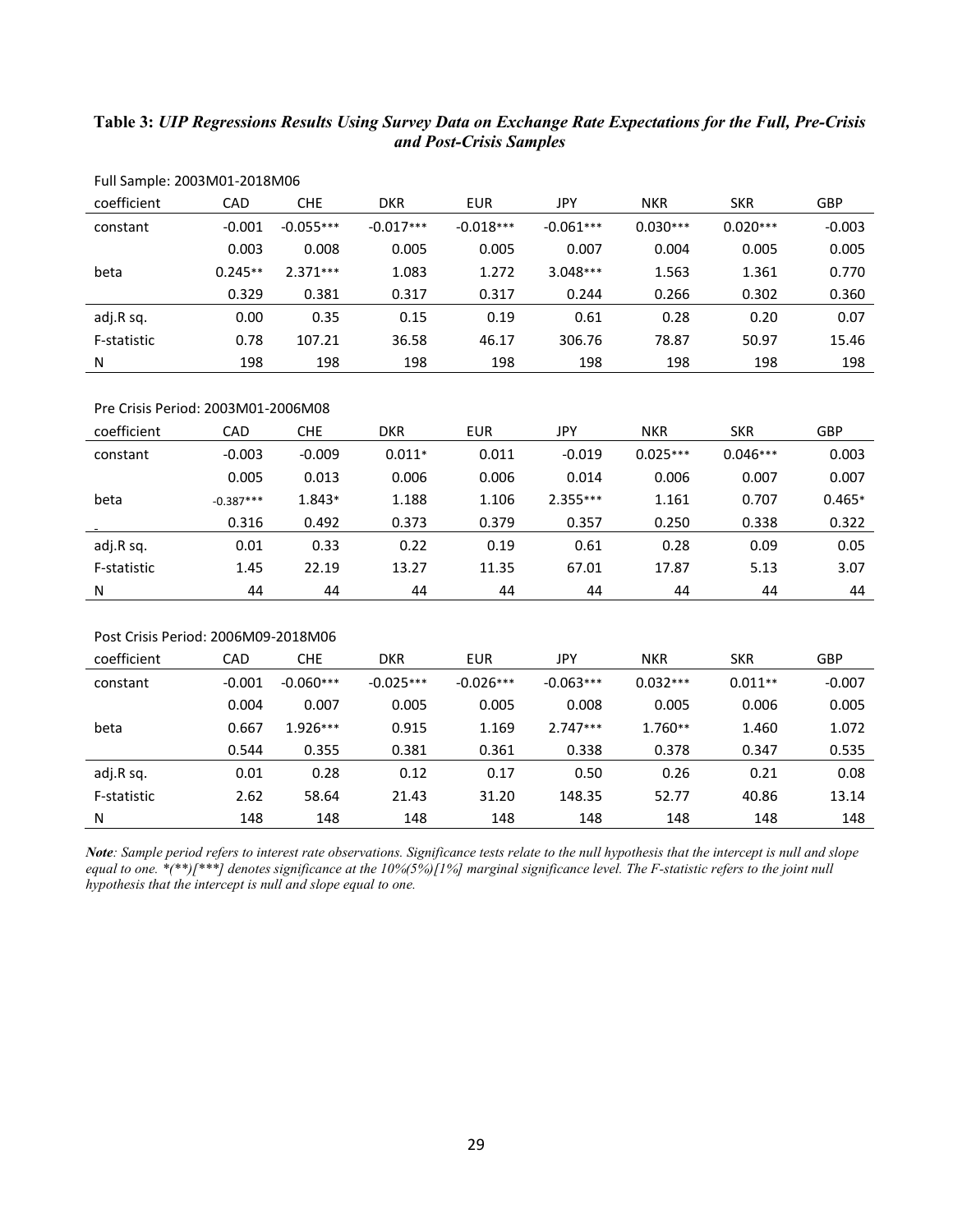# **Appendix Table 1:** *Estimated Fama Coefficients for the Full, Pre-Crisis and Post-Crisis Samples for Select Base Currencies (12 month horizon)*

| <b>Full Sample:</b><br>1999M01-18M06 |             |             |             |             |             |             |             |             |             |
|--------------------------------------|-------------|-------------|-------------|-------------|-------------|-------------|-------------|-------------|-------------|
|                                      | <b>USD</b>  | CAD         | <b>CHE</b>  | <b>DKR</b>  | <b>EUR</b>  | JPY         | <b>NKR</b>  | <b>SKR</b>  | GBP         |
| <b>USD</b>                           |             | 1.527       | $-1.727***$ | $-1.430***$ | $-1.256$    | $-0.160$    | $-0.399$    | $-1.203**$  | $-0.340$    |
| JPY                                  | $-0.160$    | $-0.377*$   | $-1.051$    | $-0.146$    | $-0.241$    |             | $-0.255$    | $-0.208$    | 0.596       |
| <b>EUR</b>                           | $-1.256$    | $-0.815$    | $-2.866***$ | $-0.071***$ |             | $-0.241$    | 1.324       | $-0.221$    | 0.826       |
| <b>GBP</b>                           | $-0.340$    | $3.411***$  | $-0.350$    | 0.659       | 0.826       | 0.596       | 0.911       | 0.193       |             |
|                                      |             |             |             |             |             |             |             |             |             |
| Pre Crisis Period: 1999M01-2006M08   |             |             |             |             |             |             |             |             |             |
|                                      | <b>USD</b>  | CAD         | <b>CHE</b>  | <b>DKR</b>  | <b>EUR</b>  | <b>JPY</b>  | <b>NKR</b>  | <b>SKR</b>  | <b>GBP</b>  |
| <b>USD</b>                           |             | $-3.774***$ | $-4.876***$ | $-5.180***$ | $-5.209***$ | $-2.482***$ | $-2.161***$ | $-4.144***$ | $-2.140***$ |
| JPY                                  | $-2.482***$ | 1.299       | $-4.224***$ | $-1.792***$ | $-3.029***$ |             | $-0.012$    | 0.227       | 1.858       |
| <b>EUR</b>                           | $-5.209***$ | $-6.544***$ | $-7.085***$ | $-0.258***$ |             | $-3.029***$ | 0.802       | $-1.780**$  | $-3.385***$ |
| GBP                                  | $-2.140***$ | 4.394*      | $-2.703***$ | $-2.811***$ | $-3.385***$ | 1.858       | $-0.366*$   | $-3.328***$ |             |
|                                      |             |             |             |             |             |             |             |             |             |
| Post Crisis Period: 2006M08-2018M06  |             |             |             |             |             |             |             |             |             |
|                                      | <b>USD</b>  | CAD         | <b>CHE</b>  | <b>DKR</b>  | <b>EUR</b>  | JPY         | <b>NKR</b>  | <b>SKR</b>  | GBP         |
| <b>USD</b>                           |             | $8.257***$  | 0.827       | 1.692       | 2.589       | 3.608***    | 3.262       | 1.683       | 4.139*      |
| JPY                                  | $3.608***$  | 4.099       | 2.307       | 2.795       | 3.059       |             | 3.770       | 2.406       | 5.321 ***   |
| <b>EUR</b>                           | 2.589       | 2.290       | $-0.880$    | $-0.033***$ |             | 3.059       | $6.493***$  | 0.765       | $9.193***$  |
| GBP                                  | $4.139*$    | $5.441***$  | $5.204***$  | $5.710***$  | $9.193***$  | 5.321***    | $6.162***$  | $3.199*$    |             |

*Note: Significance tests relate to the null hypothesis that the slope equal to one. \*(\*\*)[\*\*\*] denotes significance at the 10%(5%)[1%] marginal significance level.*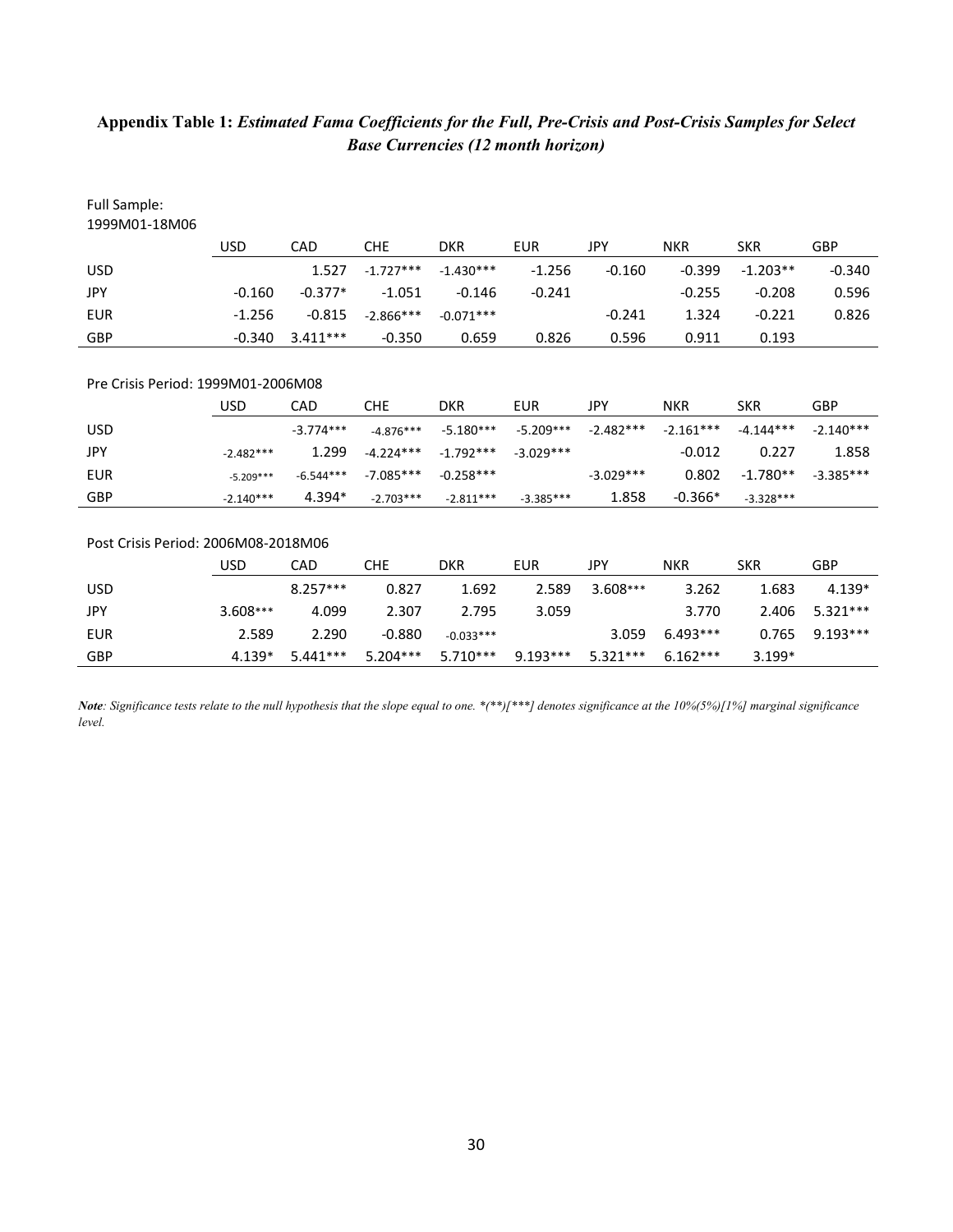# **Appendix Table 2:** *Fama Regression Results for the Full, Pre-Crisis and Post-Crisis Samples*

#### *(3 month horizon)*

| i un sunnoit. 1999 ivid1 2019 ivid3 |       |             |            |            |          |            |            |            |
|-------------------------------------|-------|-------------|------------|------------|----------|------------|------------|------------|
| coefficient                         | CAD   | <b>CHE</b>  | <b>DKR</b> | <b>EUR</b> | JPY      | <b>NKR</b> | <b>SKR</b> | <b>GBP</b> |
| constant                            | 0.012 | $0.053***$  | 0.014      | 0.015      | 0.009    | $-0.001$   | 0.005      | $-0.009$   |
|                                     | 0.011 | 0.022       | 0.015      | 0.016      | 0.023    | 0.015      | 0.017      | 0.012      |
| beta                                | 1.527 | $-1.727***$ | $-1.430$   | $-1.256$   | $-0.160$ | $-0.399$   | $-1.203$   | $-0.340$   |
|                                     | 1.652 | 0.946       | 1.107      | 1.170      | 0.774    | 0.996      | 1.033      | 1.313      |
| adj.R sq.                           | 0.01  | 0.05        | 0.03       | 0.02       | 0.00     | 0.00       | 0.02       | 0.00       |
| F-statistic                         | 4.36  | 12.79       | 7.56       | 5.51       | 0.22     | 0.73       | 5.96       | 0.41       |
| N                                   | 234   | 234         | 234        | 234        | 234      | 234        | 234        | 234        |
|                                     |       |             |            |            |          |            |            |            |

## Full Sample: 1999M01-2019M03

# Pre Crisis Period: 1999M01-2006M08

| coefficient | CAD         | <b>CHE</b>  | <b>DKR</b>  | <b>EUR</b>  | JPY         | <b>NKR</b>  | <b>SKR</b>  | <b>GBP</b>  |
|-------------|-------------|-------------|-------------|-------------|-------------|-------------|-------------|-------------|
| constant    | $0.037***$  | $0.136***$  | $0.056***$  | $0.068***$  | $0.088***$  | 0.017       | $0.048***$  | 0.006       |
|             | 0.010       | 0.022       | 0.014       | 0.014       | 0.023       | 0.018       | 0.017       | 0.021       |
| beta        | $-3.774***$ | $-4.876***$ | $-5.180***$ | $-5.209***$ | $-2.482***$ | $-2.161***$ | $-4.144***$ | $-2.140***$ |
|             | 1.223       | 0.867       | 1.124       | 0.956       | 0.621       | 0.838       | 1.022       | 1.142       |
| adj.R sq.   | 0.29        | 0.44        | 0.43        | 0.47        | 0.28        | 0.20        | 0.38        | 0.10        |
| F-statistic | 37.92       | 73.10       | 69.90       | 81.71       | 36.96       | 23.60       | 56.22       | 11.45       |
| N           | 92          | 92          | 92          | 92          | 92          | 92          | 92          | 92          |

#### Post Crisis Period: 2006M09-2019M03

| coefficient | CAD       | <b>CHE</b> | <b>DKR</b> | <b>EUR</b> | JPY      | <b>NKR</b> | <b>SKR</b> | <b>GBP</b> |
|-------------|-----------|------------|------------|------------|----------|------------|------------|------------|
| constant    | 0.020     | 0.026      | 0.001      | $-0.002$   | $-0.008$ | 0.039      | 0.005      | $-0.002$   |
|             | 0.026     | 0.041      | 0.029      | 0.029      | 0.035    | 0.029      | 0.033      | 0.024      |
| beta        | $8.060**$ | 0.740      | 1.883      | 2.668      | 2.995    | 3.766      | 1.518      | 5.195      |
|             | 3.649     | 2.039      | 2.075      | 2.265      | 1.931    | 2.381      | 1.884      | 3.172      |
| adj.R sq.   | 0.06      | $-0.01$    | 0.01       | 0.02       | 0.03     | 0.04       | 0.00       | 0.06       |
| F-statistic | 10.37     | 0.26       | 2.49       | 3.93       | 5.58     | 6.93       | 1.37       | 10.36      |
| N           | 148       | 148        | 148        | 148        | 148      | 148        | 148        | 148        |

*Note: Sample period refers to interest rate observations. Significance tests relate to the null hypothesis that the intercept is null and slope equal to one. \*(\*\*)[\*\*\*] denotes significance at the 10%(5%)[1%] marginal significance level. The F-statistic refers to the joint null hypothesis that the intercept is null and slope equal to one.*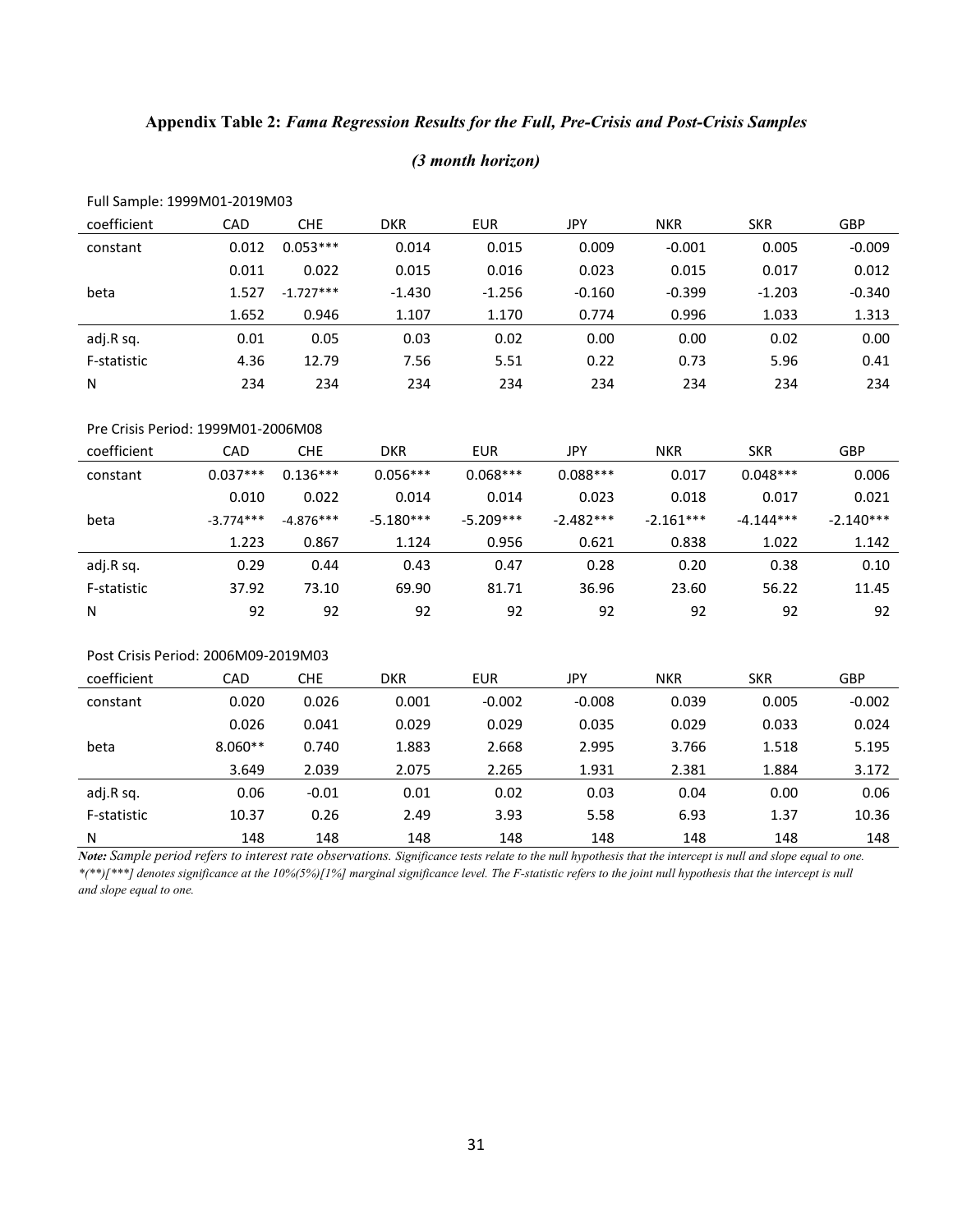# **Appendix Table 3:** *Augmented Fama Regression Results Using the VIX as Proxy for the Risk Premium for the Full Sample (2000M1 – 2019M03) (3 month horizon)*

| Full Sample: 1999M01-2019M03 |            |            |            |
|------------------------------|------------|------------|------------|
| coefficient                  | <b>CAD</b> | <b>CHE</b> | <b>DKR</b> |
| constant                     | $-0.054$   | 0.036      | 0.016      |
|                              | 0.055      | 0.054      | 0.067      |
| beta                         | 1.865      | $-1.844**$ | $-1.352$   |
|                              | 2.398      | 1.458      | 1.800      |
| gamma                        | 0.004      | 0.001      | 0.001      |
|                              | 0.003      | 0.002      | 0.003      |
| adj.R sq.                    | 0.03       | 0.01       | 0.00       |
| F-statistic                  | 4.11       | 2.57       | 1.38       |
| N                            | 243        | 243        | 243        |

*Note*: Sample period refers to interest rate observations. Significance tests relate to the null hypothesis that the intercept is null and slope equal to one. \*(\*\*)[\*\*\*] den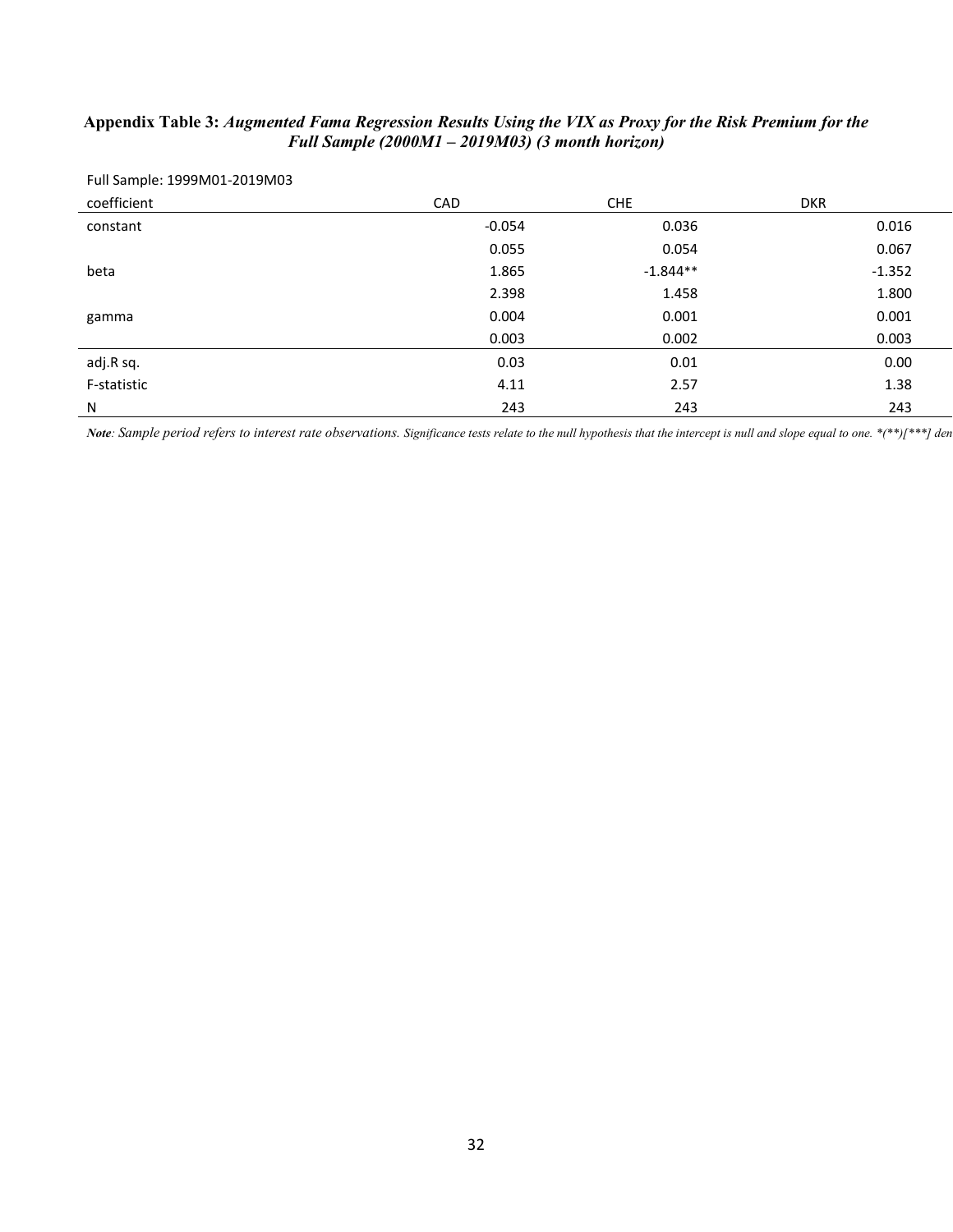## **Appendix Table 4:** *UIP Regressions Results Using Survey Data on Exchange Rate Expectations for the Full, Pre-Crisis and Post-Crisis Samples (3 month horizon)*

| coefficient | CAD      | <b>CHE</b>  | <b>DKR</b>  | <b>EUR</b>  | <b>JPY</b>  | <b>NKR</b> | <b>SKR</b> | <b>GBP</b>  |
|-------------|----------|-------------|-------------|-------------|-------------|------------|------------|-------------|
| constant    | $-0.007$ | $-0.085***$ | $-0.031***$ | $-0.032***$ | $-0.057***$ | $0.049***$ | $0.028*$   | $-0.028***$ |
|             | 0.010    | 0.018       | 0.012       | 0.012       | 0.018       | 0.012      | 0.016      | 0.012       |
| beta        | 0.164    | $3.676***$  | 0.999       | 1.375       | $3.833***$  | 1.511      | 1.510      | $-0.065$    |
|             | 1.105    | 0.836       | 0.805       | 0.787       | 0.768       | 0.893      | 0.825      | 0.876       |
| adj.R sq.   | 0.00     | 0.12        | 0.01        | 0.02        | 0.18        | 0.02       | 0.02       | $-0.01$     |
| F-statistic | 0.03     | 26.72       | 2.82        | 4.40        | 43.50       | 5.18       | 5.00       | 0.01        |
| N           | 198      | 198         | 198         | 198         | 198         | 198        | 198        | 198         |

Full Sample: 2000M01-2019M03

#### Pre Crisis Period: 2000M01-2006M08

| coefficient | CAD      | CHE      | <b>DKR</b> | <b>EUR</b> | JPY      | <b>NKR</b> | <b>SKR</b> | <b>GBP</b> |
|-------------|----------|----------|------------|------------|----------|------------|------------|------------|
| constant    | $-0.016$ | $-0.010$ | 0.007      | 0.008      | $-0.010$ | $0.036*$   | $0.084***$ | $-0.022$   |
|             | 0.016    | 0.040    | 0.021      | 0.021      | 0.044    | 0.019      | 0.026      | 0.021      |
| beta        | 0.029    | 2.452    | 1.548      | 1.291      | 3.747    | 1.621      | 0.407      | $-0.484$   |
|             | 1.316    | 1.538    | 1.374      | 1.375      | 1.607    | 0.787      | 1.192      | 1.018      |
| adj.R sq.   | $-0.02$  | 0.04     | 0.01       | 0.00       | 0.16     | 0.04       | $-0.02$    | $-0.02$    |
| F-statistic | 0.00     | 2.75     | 1.59       | 1.08       | 9.09     | 2.65       | 0.12       | 0.22       |
| N           | 44       | 44       | 44         | 44         | 44       | 44         | 44         | 44         |

## Post Crisis Period: 2006M09-2019M03

| coefficient | CAD      | <b>CHE</b>  | DKR         | <b>EUR</b>  | JPY         | <b>NKR</b> | <b>SKR</b> | GBP         |
|-------------|----------|-------------|-------------|-------------|-------------|------------|------------|-------------|
| constant    | $-0.006$ | $-0.094***$ | $-0.043***$ | $-0.044***$ | $-0.058***$ | $0.050***$ | 0.011      | $-0.035***$ |
|             | 0.013    | 0.020       | 0.014       | 0.014       | 0.019       | 0.017      | 0.018      | 0.014       |
| beta        | $-0.022$ | $3.217***$  | 0.562       | 1.158       | $3.082***$  | 1.451      | 1.803      | $-0.044$    |
|             | 1.778    | 1.007       | 1.097       | 1.084       | 0.812       | 1.404      | 1.072      | 1.642       |
| adj.R sq.   | $-0.01$  | 0.07        | 0.00        | 0.01        | 0.10        | 0.01       | 0.02       | $-0.01$     |
| F-statistic | 0.00     | 12.85       | 0.59        | 1.92        | 17.46       | 2.30       | 4.44       | 0.00        |
| Ν           | 148      | 148         | 148         | 148         | 148         | 148        | 148        | 148         |

*Note: Sample period refers to interest rate observations. Significance tests relate to the null hypothesis that the intercept is null and slope equal to one. \*(\*\*)[\*\*\*] denotes significance at the 10%(5%)[1%] marginal significance level. The F-statistic refers to the joint null hypothesis that the intercept is null and slope equal to one.*